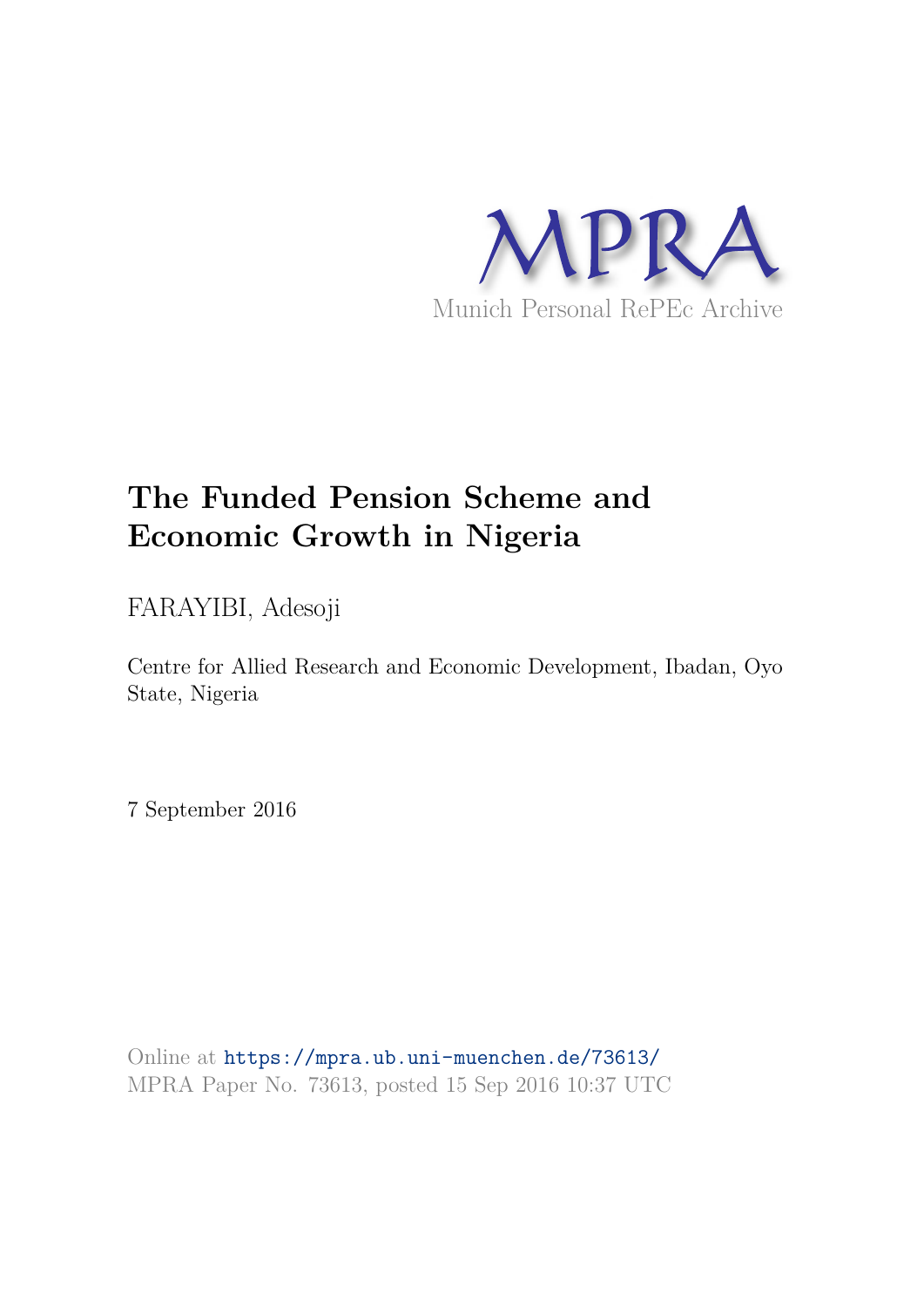# **The Funded Pension Scheme and Economic Growth in Nigeria**

Farayibi, Adesoji Oladapo Centre for Allied Research and Economic Development, Ibadan, Oyo State, Nigeria E-mail: [afarayibi2000@gmail.com](mailto:afarayibi2000@gmail.com) 

# **ABSTRACT**

This study provided evidence on the effect of the operation of the funded pension scheme since its inception in 2004 on economic growth in Nigeria using error correction mechanism (ECM) and Ordinary Least Square (OLS) methodologies. Findings revealed that the pension fund contributions from both private and public sectors in Nigeria increased greatly and constituted a huge investment fund in the capital and money markets. This increased liquidity in the economy and created employment opportunities as well as improvement in the investment climate. The study concluded that with good risk and portfolio management by pension fund administrators and custodians, the contributory pension has the capacity to boost the Gross Domestic Product (GDP) in Nigeria and very convenient to retirees compared to the previous defined benefit scheme. The study however recommended the removal of delay payment, administrative bottlenecks and corruption in the management of the pension fund in order to boost economic growth in Nigeria.

## **Keywords: Funded Pension Scheme, Economic growth, Portfolio management, ECM, Nigeria.**

## **1. INTRODUCTION**

It is generally expected in social welfare theorizing that an employee who has worked for an organization for some years is entitled to some benefits which could be in form of gratuity and pension payable to such employee by its employer at the time of retirement. Conceptually, pension is the amount paid by government or company to an employee after working for some specific period of time, considered too old or ill to work or have reached the statutory age of retirement. It is monthly sum paid to a retired officer until death because the officer has worked with the organization paying the sum. Pension is also the method whereby a person pays into pension scheme a proportion of his earnings during his working life. The contributions provide an income (or pension) on retirement that is treated as earned income. This is taxed at the investors' marginal rate of income tax. On the other hand, gratuity is a lump sum of money payable to a retiring officer who has served for a minimum period of term year, usually ten years (Adam, 2005).

In Nigeria however, life after retirement is dreaded by most workers. The fears of facing the future after retirement create an ambiance of disturbance among employees. Retirement is seen by workers as a transition that could lead to psychological, physiological and economic problems (Ogunbameru & Bamiwuye, 2004). The provoking thoughts of facing uncertain future after retirement by workers is responsible for most bureaucratic corruption (Agba, et at, 2008); and could also be responsible for low commitment to work by employees and service ineffectiveness of vital institutions in Nigeria. The extended family system, the lack of adequate social welfare for the aged, huge deficit, and the arbitrary increase in salaries/wages by the Obasanjo led administration which amplified the propensity to consume, compounded the mysteries of most employees (Awiosika, 2009).

Consequently, the pension system prior to 2004 was characterized by many problems which made the payment of the retirement benefit a failure in Nigeria. The old pension scheme lacked adequate and timely budgetary provision coupled with rising life expectancy, increasing number of employers, poor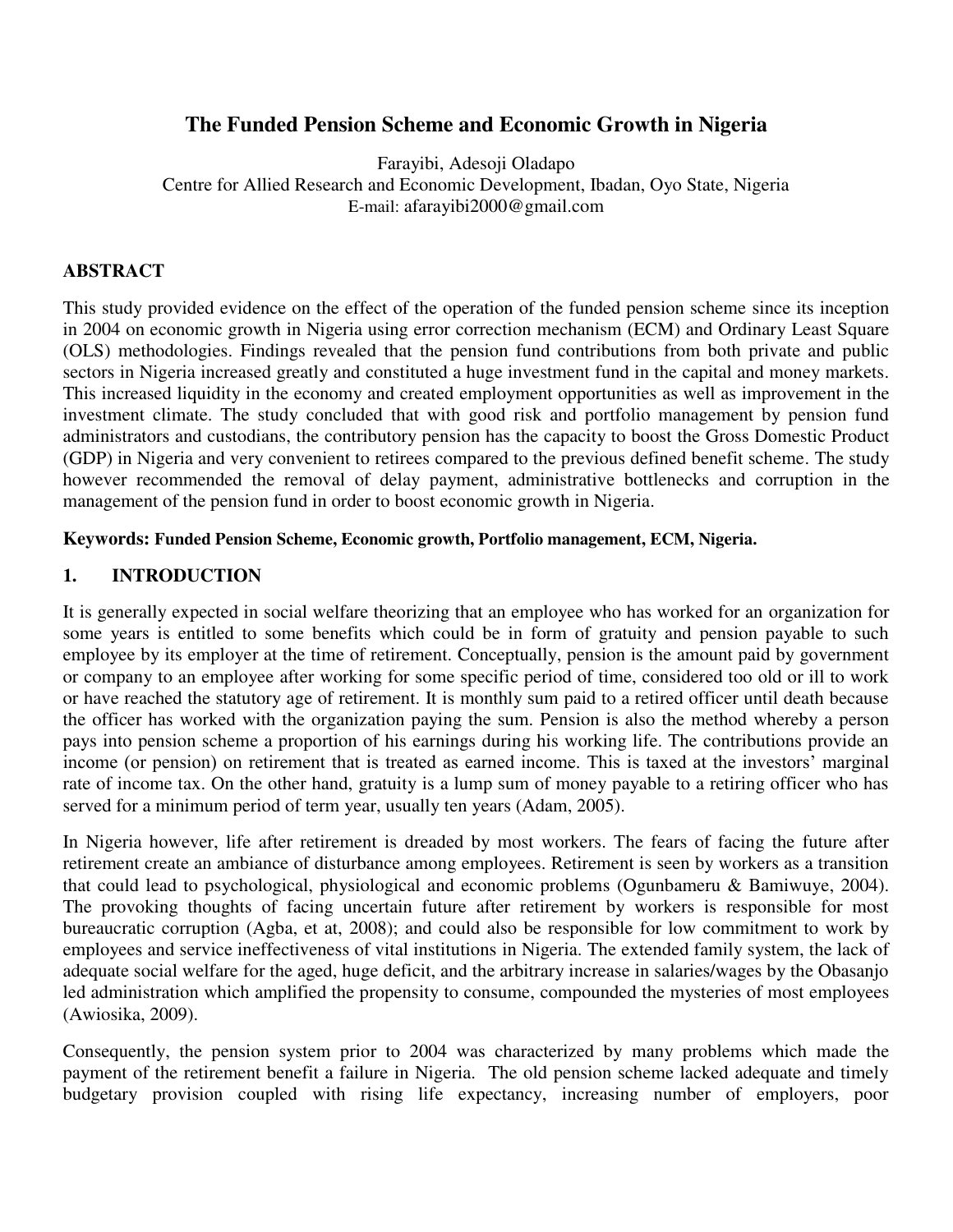implementation of pension scheme in the private sector due to inadequate supervision and regulation of the system and the fact that too many private sector employees were not even covered by the pension scheme. The problems associated with the old pension system in Nigeria necessitated the systematic pension reform which changed the defined benefit scheme to the defined contributory scheme (Koripamo-Agari, 2009 and Yunusa, 2009). The new Pension Reform Act, predicated upon a defined contributory scheme, was established in 2004 to ameliorate the inadequacies of the old scheme.

Ten years after the establishment, several amendments have been made to the 2004 Act. These include; the Pension Reform Amendment Act 2011, which exempts the personnel of the Military and the Security Agencies from the CPS as well as the Universities (Miscellaneous); Provisions Act 2012, which reviewed the retirement age and benefits of University Professors and the Pension Reform Act 2014. This incorporated the Third Alteration Act, which amended the 1999 Constitution by vesting jurisdiction on pension matters in the National Industrial Court (FGN, 2014). However, whether the new pension act has been able to address the problems associated with retirement schemes in the past is a major concern. Specifically, some have asked whether the Contributory Pension Act of 2004 has been able to address the problems of corruption, poor administration of pension fund, embezzlement, inadequate build-up of pension fund, poor monitoring and evaluation, and the general institutional failure which characterized pension schemes in Nigeria. This situation poses great challenge to the financial security of workers after retirement.

With weak institutions, corruption, social injustice and insecurity, it is clear that the operation of the funded pension scheme in Nigeria has been hampered as it faces a lot of challenges which threatens its prospects. It is therefore essential to find out whether or not its operation has contributed to the growth and development of the Nigerian economy; and whether its continuity has prospects. Other questions that beg for answers include; has the new scheme adequately served as the safety net against the observed inadequacies of previous pension schemes? What are the challenges that are negatively affecting the scheme? What is the general contribution of the funded pension scheme to growth and development? To what extent has risk prevalent in Pension Fund Investment affected Pension Management in Nigeria? Thus, the main objective of this study is to evaluate the operation of funded pension scheme in Nigeria via its contribution to the capital and money markets, employment creation and gross domestic product.

# **2. STYLIZED FACTS ABOUT THE CONTRIBUTION OF PENSION FUND TO ECONOMIC GROWTH**

# **2.1 The Pension Contributions Created Liquidity**

The total pension contribution by employees of both the public & private sectors was N1, 469.37 billion as at the end of the third quarter of year 2012. This marked an increase of N92.03billion; representing 6.02% over the total contributions recorded at the end of second quarter as shown in Table 2.1. The increase in total pension contributions could be explained by the increased level of compliance with the new Pension Act by State Governments and the organized private sector. A review of total contributions in the quarter shows that public sector had N879.44 billion, representing a 59.85% of the total contributions as against the private sector contributions 40.15%. Fig. 2.2 below showcases the composition of pension contribution for both private and public sectors for some selected years.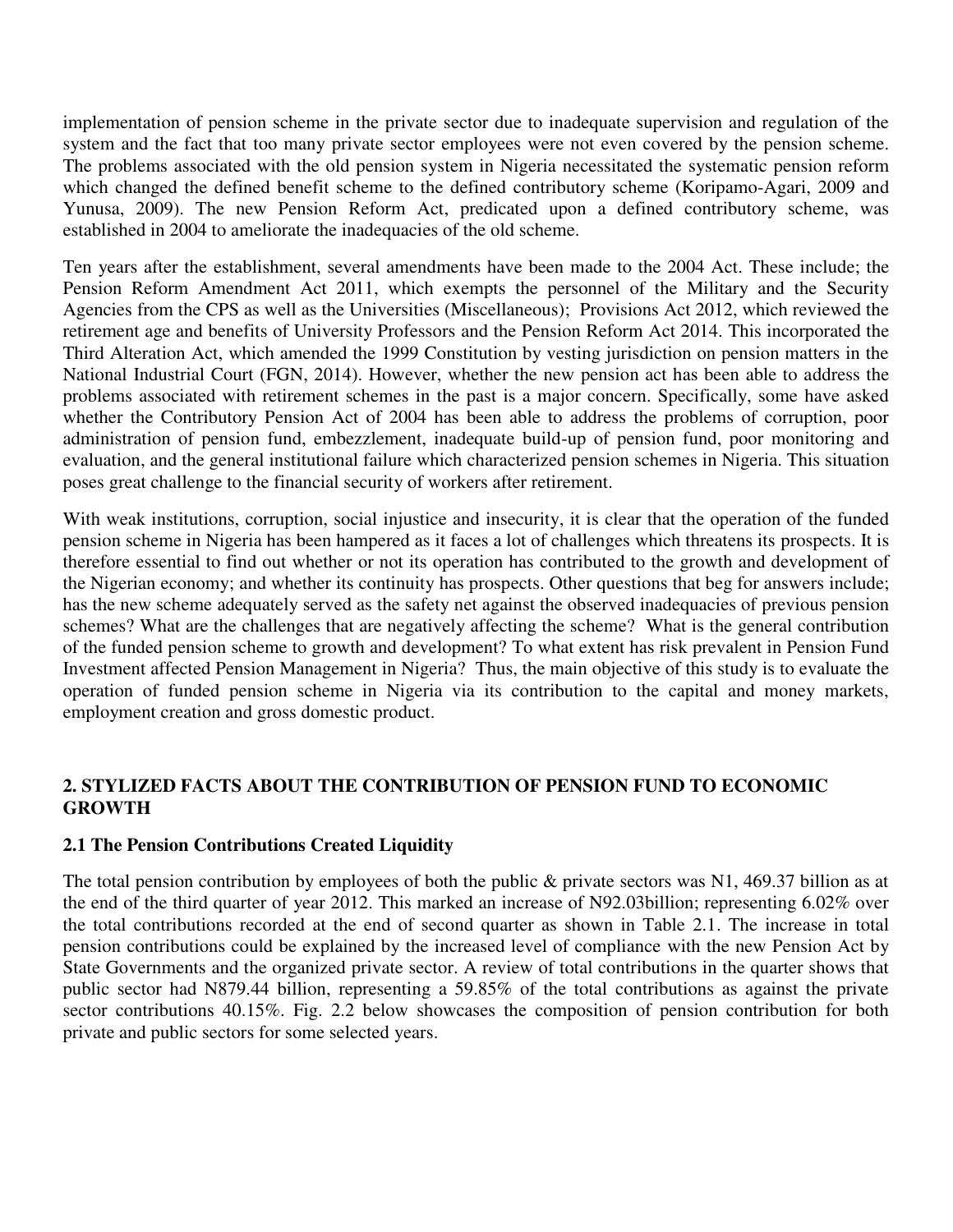

**Fig 2.1: Private and Public Pension Contributions** 

**Source: Drawn with Data from Pension Annual Reports (2012)** 

# **2.2 Investment in the Money Market**

The Pension Reform Act 2004 gave the modalities for investing Pension Fund Assets in money market instruments of banks/discount houses as well as the commercial papers of corporate entities subject to a maximum portfolio limit of 35%. For instance, on pension assets under Management Infrastructure Fund, Pension Fund Assets may be invested in Infrastructure Funds subject to a maximum portfolio limit of 5%. Also, on pension assets under management Private Equity Funds, Pension Fund Assets may be invested in Private Equity Funds subject to a maximum portfolio limit of 5%. Whereas on pension assets under management Open/Close-End and Hybrid Funds including REITs; Pension Fund Assets may be invested in Open/Close-Ended Hybrid Funds registered with SEC subject to a maximum portfolio limit of 5% etc. (Yunusa, 2009). This investment framework improved the liquidity in the economy and thereby causing an increase in the investible fund. This caution also served as a buffer against risk and adverse selection.

# **2.3 Diversification of Investment Portfolio**

The Pension Reform Act 2004 also provided that all contributions by members shall be invested by the Pension Fund Administrators with the objectives of safety and maintenance of fair returns on amount invested. Table 2.3 below showcases the portfolio analysis of pension fund for selected years. It also reveals the investment and asset composition which signifies the percentage contribution of the stakeholders in the pension industry.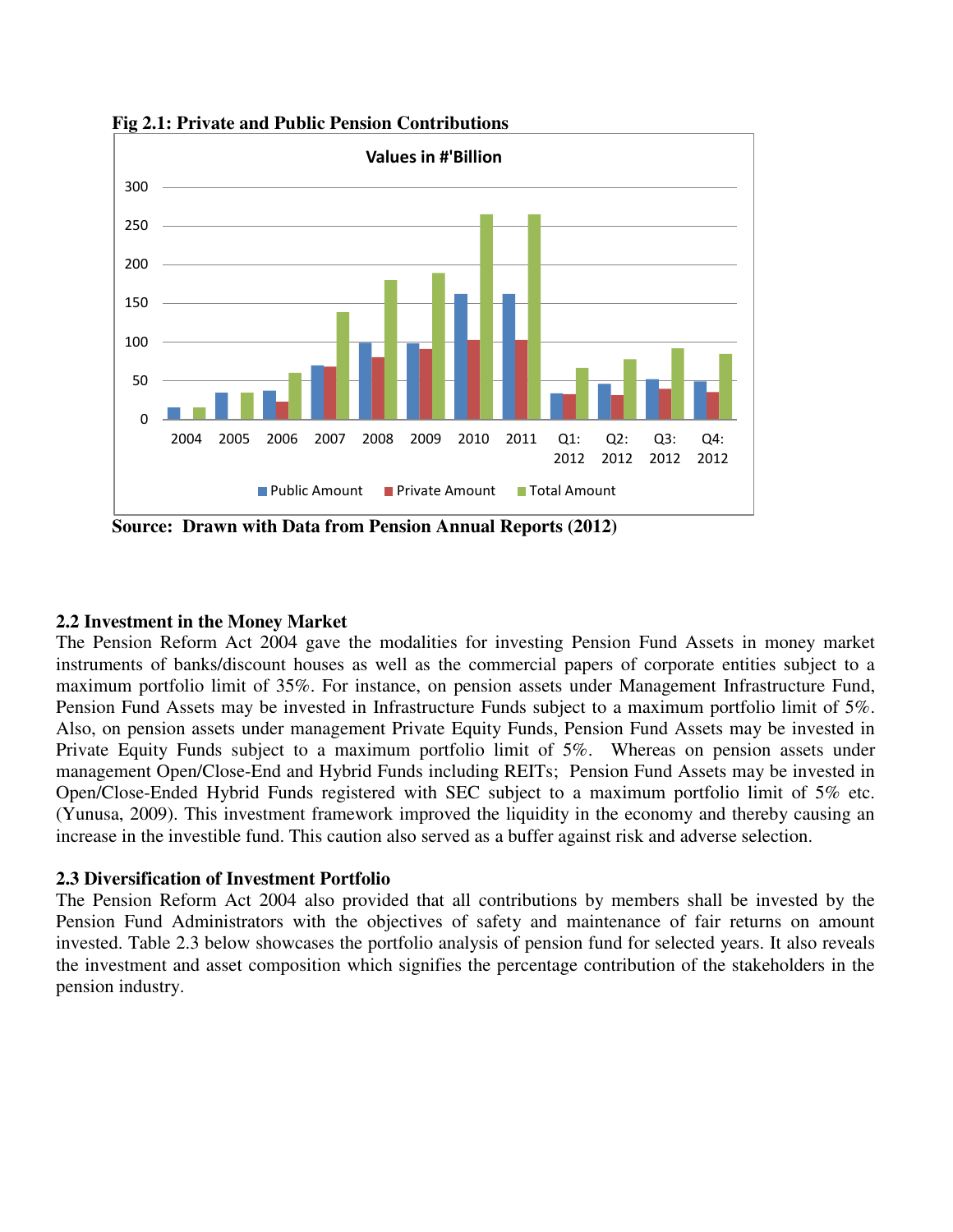| $\mathbf{u}$ . The control $\mathbf{u}$ and $\mathbf{v}$ is the control $\mathbf{u}$ and $\mathbf{u}$ and $\mathbf{v}$<br><b>ASSET</b> | 2007           |                             | 2008            |                             | 2009           |                             | 2010           |                | 2011           |                |                |                |  |
|----------------------------------------------------------------------------------------------------------------------------------------|----------------|-----------------------------|-----------------|-----------------------------|----------------|-----------------------------|----------------|----------------|----------------|----------------|----------------|----------------|--|
|                                                                                                                                        |                |                             |                 |                             |                |                             |                |                |                |                | 2012           |                |  |
|                                                                                                                                        | $\#$ 'Bil      | $\mathcal{O}_{\mathcal{O}}$ | $\#$ 'Bil       | $\mathcal{G}_{\mathcal{O}}$ | $N'$ Bil       | $\mathcal{G}_{\mathcal{O}}$ | $N'$ Bil       | $\%$           | $\#$ 'Bil      | $\%$           | $\#$ 'Bil      | $\%$           |  |
| <b>DOMESTIC</b>                                                                                                                        | 240            | 30                          | 221             | 20                          | 221            | 15                          | 358            | 18             | 320            | 13             | 380            | 10             |  |
| <b>ORDINARY SHARE</b>                                                                                                                  |                |                             |                 |                             |                |                             |                |                |                |                |                |                |  |
| <b>FOREIGN</b>                                                                                                                         | 3              | $\Omega$                    | 2               | $\Omega$                    | 3              | $\Omega$                    | 24             | 1              | 33             | $\mathbf{1}$   | 36             | 1              |  |
| <b>ORDINARY SHARE</b>                                                                                                                  |                |                             |                 |                             |                |                             |                |                |                |                |                |                |  |
| <b>FGN SECURITIES</b>                                                                                                                  | 280            | 34                          | 351             | 32                          | 499            | 33                          | 829            | 41             | 1361           | 56             | 1729           | 64             |  |
| <b>STATE</b>                                                                                                                           | $\theta$       | $\Omega$                    | $\Omega$        | $\theta$                    | 34             | 2                           | 70             | 3              | 110            | 5              | 141            | $\overline{4}$ |  |
| <b>GOVERNMENT</b>                                                                                                                      |                |                             |                 |                             |                |                             |                |                |                |                |                |                |  |
| <b>SECURITIES</b>                                                                                                                      |                |                             |                 |                             |                |                             |                |                |                |                |                |                |  |
| <b>CORPORATE DEBT</b>                                                                                                                  | $\theta$       | $\Omega$                    | 15              | 1                           | 31             | 2                           | 51             | $\overline{2}$ | 75             | 3              | 83             | 3              |  |
| <b>SECURITIES</b>                                                                                                                      |                |                             |                 |                             |                |                             |                |                |                |                |                |                |  |
| <b>LOCAL MONEY</b>                                                                                                                     | 160            | 20                          | 332             | 30                          | 542            | 35                          | 489            | 24             | 319            | 13             | 418            | 10             |  |
| <b>MARKT SEC</b>                                                                                                                       |                |                             |                 |                             |                |                             |                |                |                |                |                |                |  |
| <b>FOREIGN MONEY</b>                                                                                                                   | 26             | $\overline{3}$              | 17              | $\overline{2}$              | 18             | $\mathbf{1}$                | $\overline{7}$ | $\mathbf{0}$   | 1              | $\overline{0}$ | 5              | $\overline{0}$ |  |
| <b>MARKT SEC</b>                                                                                                                       |                |                             |                 |                             |                |                             |                |                |                |                |                |                |  |
| <b>OPEN/CLOSE-END</b>                                                                                                                  | 5              | 1                           | 9               | 1                           | 6              | $\Omega$                    | 9              | $\Omega$       | 11             | $\overline{0}$ | 11             | $\overline{0}$ |  |
| <b>FUND</b>                                                                                                                            |                |                             |                 |                             |                |                             |                |                |                |                |                |                |  |
| <b>REAL ESTATE</b>                                                                                                                     | 79             | 10                          | 125             | 11                          | 143            | 10                          | 171            | 8              | 188            | 8              | 182            | $\overline{7}$ |  |
| <b>PROPERTY</b>                                                                                                                        |                |                             |                 |                             |                |                             |                |                |                |                |                |                |  |
| <b>SUPRANATIONAL</b>                                                                                                                   | $\blacksquare$ | $\Omega$                    | $\Omega$        | $\Omega$                    | $\overline{0}$ | $\overline{0}$              | $\theta$       | $\Omega$       | $\overline{0}$ | $\overline{0}$ | $\overline{0}$ | $\overline{0}$ |  |
| <b>BOND</b>                                                                                                                            |                |                             |                 |                             |                |                             |                |                |                |                |                |                |  |
| <b>PRIVATE EQUITY</b>                                                                                                                  | $\overline{4}$ | $\Omega$                    | $7\phantom{.0}$ | $\mathbf{1}$                | 6              | $\overline{0}$              | 8              | $\theta$       | 10             | $\overline{0}$ | 13             | $\overline{0}$ |  |
| <b>BOND</b>                                                                                                                            |                |                             |                 |                             |                |                             |                |                |                |                |                |                |  |
| <b>INFRASTRUCTURE</b>                                                                                                                  | $\blacksquare$ | $\overline{0}$              | $\theta$        | $\theta$                    | $\theta$       | $\overline{0}$              | $\theta$       | $\theta$       | $\overline{0}$ | $\overline{0}$ | $\theta$       | $\overline{0}$ |  |
| <b>BOND</b>                                                                                                                            |                |                             |                 |                             |                |                             |                |                |                |                |                |                |  |
| <b>CASH AND OTHER</b>                                                                                                                  | 18             | $\overline{2}$              | 19              | $\overline{2}$              | 28             | $\overline{2}$              | 14             | $\mathbf{1}$   | 23             | $\mathbf{1}$   | 34             | $\mathbf{1}$   |  |
| <b>ASSETS</b>                                                                                                                          |                |                             |                 |                             |                |                             |                |                |                |                |                |                |  |
| <b>TOTAL PENSION</b>                                                                                                                   | 815            | 100                         | 1099            | 100                         | 1530           | 100                         | 2030           | 100            | 2450           | 100            | 2739           | 100            |  |
| <b>FUND ASSETS</b>                                                                                                                     |                |                             |                 |                             |                |                             |                |                |                |                |                |                |  |

**Source: Pension Annual Reports (2012)** 

The authorized trading markets under the Act and the investments guidelines issued by PenCom states that pension assets shall be invested in any of the following: Equities Pension Fund Assets may be invested in ordinary shares of public limited liability companies subject to a maximum portfolio limit of 25% of pension assets under management provided that such companies have made taxable profits in the preceding five years and have paid dividends of those taxable profits one of the preceding five years. However, the significant relationship between size of asset in a portfolio and its return matters. This is showcased in Fig 2.2 below: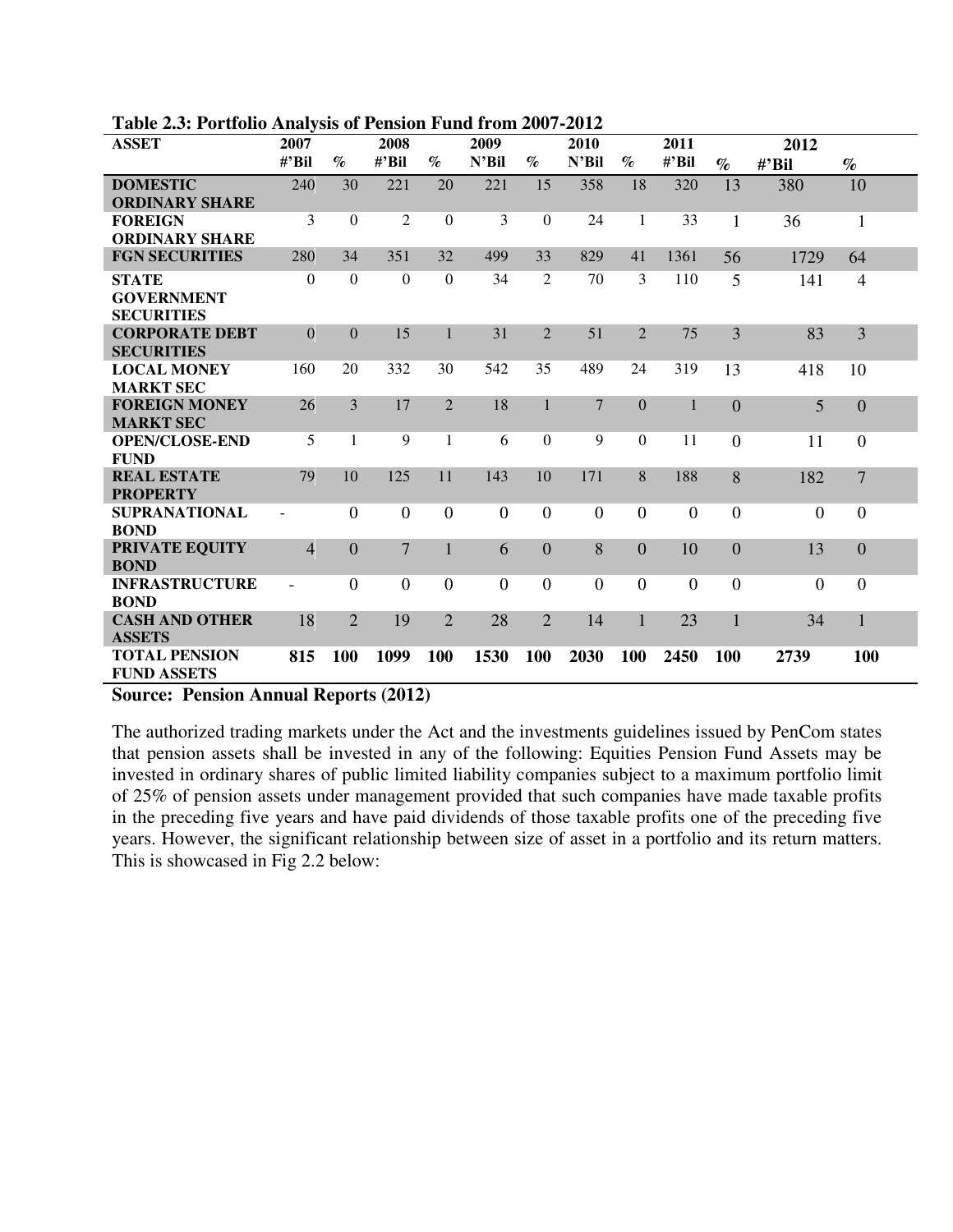

**Fig 2.2: Portfolio Analysis of Pension Fund in Nigeria** 

**Source: Drawn with Data from Pension Annual Reports (2012)** 

Based on the portfolio analysis presented on the Fig 2.2 above, the diversification in the investment destinations of pension fund was evident in the years under review. Though dominated by investment in government securities, corporate debt securities and foreign ordinary share, the portfolio analysis established that preference for investment was based on the relationship between the size of asset and its returns.

# **3. LITERATURE REVIEW**

Many studies abound in the literature that provided empirical evidence on the contributions of funded pension schemes. For instance, in an assessment of the impact of contributory pension scheme to Nigerian economic development by Edogbaya (2013), the result of correlation analysis using t-test revealed that Contributory Pension Scheme (CPS) has significant impact on the GDP while the result of ANOVA revealed that risk prevalent has positive effect on the pension fund management. The study recommended that the Pension Fund Administrators should invest in less risky portfolio to enhance prompt payment of pension to retirees. The findings of Chizueke et al, (2011) revealed that contributive pension scheme significantly affects workers commitment to work, retention and attitude towards retirement. The study recommended among others that strict measures be put in place by government to ensure the effective monitoring and implementation of the provisions of the 2004 Pension Reform Act.

Adeoti, et al, (2012) found that economic, risk and security of real estate factors were identified as the major determinants of pension fund investment and economic growth. The study concluded that variables such as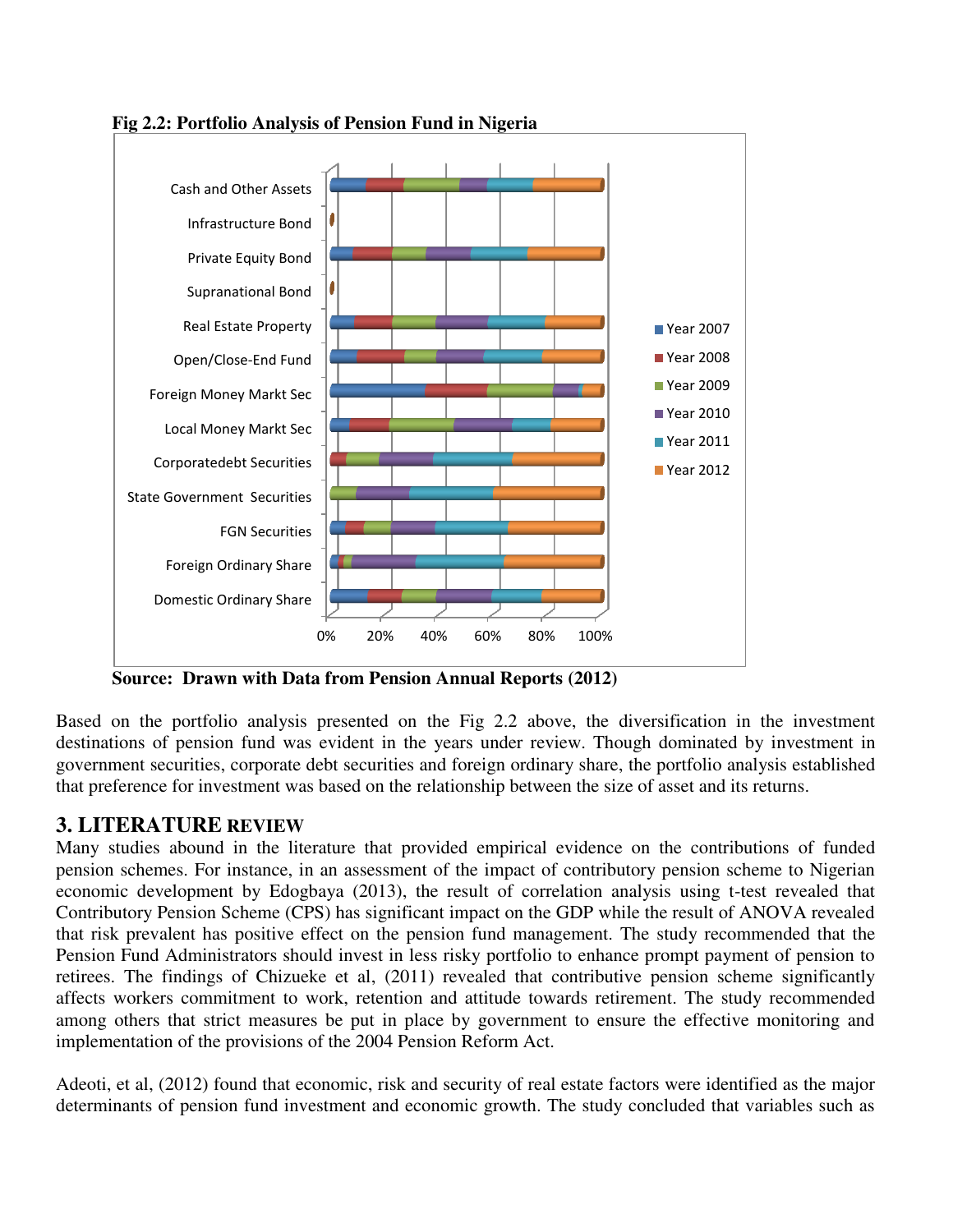interest rate, internal control system etc., are not critical in determining investment of pension funds in Nigeria. The study also recommended that pension fund managers should develop good systems of mitigating on the enormous risks they face in their duty as investment managers.

A review of the promises and challenges of the 2004 pension reform in Nigeria by Ikeanyibe and Osadebe (2014) noted that a mandatory contributory pension scheme should be distinguished from poverty relief programme and universal social security benefits to avoid scheme overloading. Above all, the study opined that there is need for enlightenment directed towards the employees understanding their rights and demanding it from the employers as concerning private sector coverage. However, the study of Egbe, Awogbemi, and Osu (2013) about Portfolio Optimization of Pension Fund Contribution in Nigeria found that the Pen Com guided portfolio is not optimum. The findings of Ozokwere (2008) showed that the Pension Fund Administrators play their roles according to the dictates of 2004 Pension Reform Act. Such factors as finance, too many regulations and overlapping functions amongst others, affect them in playing their roles effectively and more so, those problems affecting the Pension Fund Administrators are rated as significantly high. In the light of this discovery, the study recommended the formulation of a robust policy that would enhance the capacities of the Pension Fund Administrators and boost economic growth and development.

Dagauda and Oyadiran, 2013 did an analysis of the impact of the 2004 pension policy on the welfare of the Nigerian civil servants, with emphasis on selected Federal ministries. From the analysis, findings that emerged clearly indicated that the implementation of the funded pension significantly improved the welfare of the civil servants but does not address the problem of corruption and inadequate budgetary allocation and therefore not effective in overcoming the problems of retirees in Nigeria. In view of the above findings, the study recommended among others that government and Pension Commission must strengthen monitoring and supervision unit of the commission to ensure effective monitoring, supervision, and enforcement; and effective implementation of penalties as provided by the Act on non-compliers regardless of their status in the society.

Ayegba (2013) did an evaluation of Pension Administration in Nigeria. The study advocated the need for public enlightenment on the merit of the new contributory pension scheme, the 2004 Pension Reform Act is key to enable Nigerians in Diaspora who may want to contribute to the retirement saving scheme to do so and the government should punish those who steal pensioners' funds to serve as deterrent to others. The study concluded that a well-organized structure that will ensure prompt payment of retirees and pensioners is highly desirable and this must be vigorously pursued by the government to facilitate economic development. The study recommended that the Nigerian government should encourage the option of having the banks where the salary accounts of employees are domiciled to make pension deductions on monthly basis possible and have it remitted to the Pension Fund Administrators.

The issues of influencing assessment of Pension Fund as a housing finance instrument in Nigeria was investigated by Farayibi (2015). The findings indicated that there is no significant difference in the challenges to real estate development. World over Pension Fund due to its long term nature and a booster of economic growth, has been recognized as a major source of housing finance. This made many developers in Nigeria to breadth relief after the Pension Fund reform of 2004 the study opined that in recent times, only a small sum apart from capital market investments is invested in real estate companies because the instruments prescribed for real estate investment for Pension Funds - Mortgage Backed Securities (MBS) and Real Estate Investment Trusts (REITs) are yet to be widely available in the market.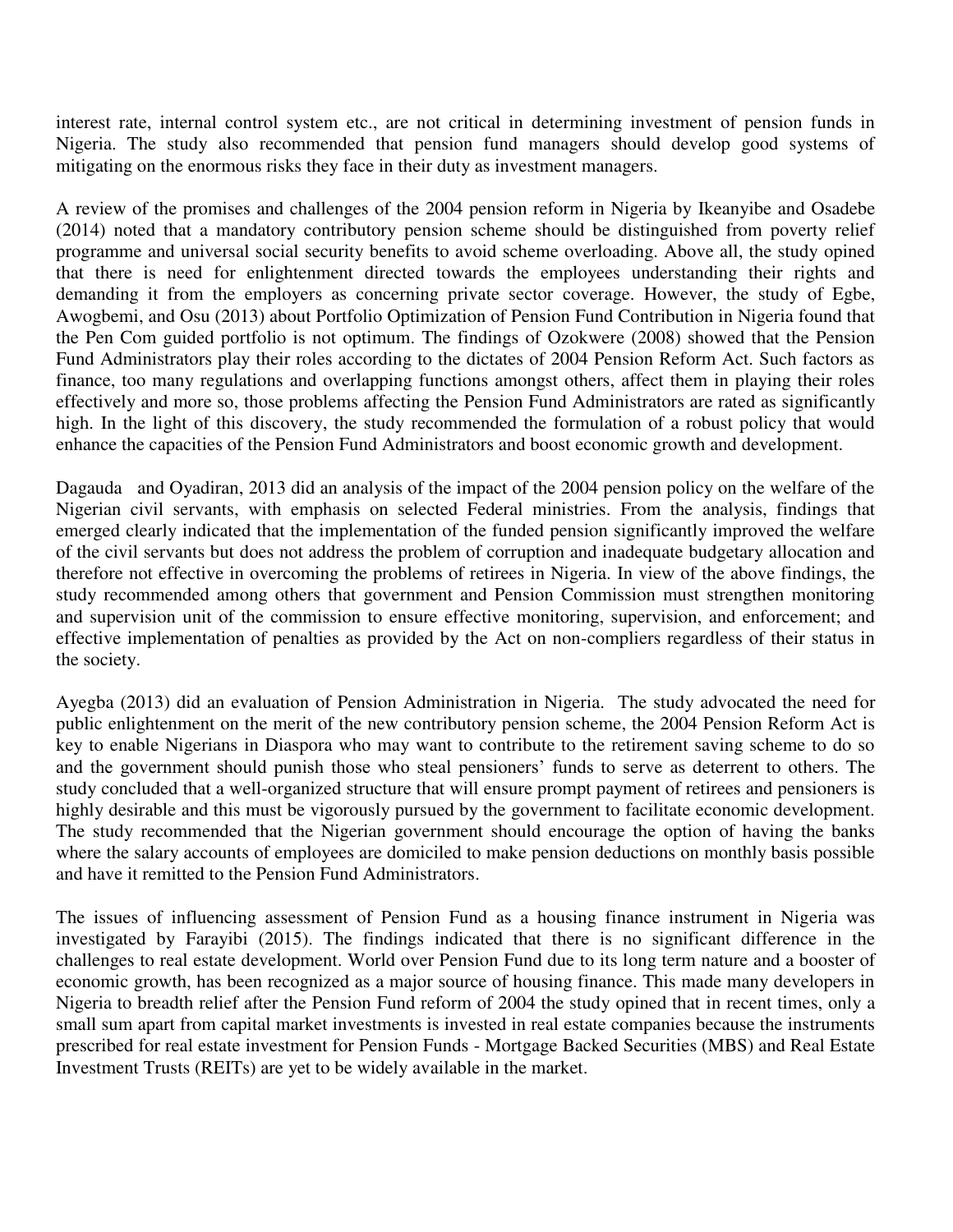Portfolio Analysis of Pension Funds Investment in Nigeria was investigated by Ezugwu, and Itodo (2014). The findings showed that equity which had the highest percent in the portfolio also returned the highest value. The consistent increase in return over an increase in the weight of the asset classes in the portfolio suggested a direct relationship between size of asset in a portfolio and its return. The study recommended that Capital Market Operators should continuously scan the macro-economic environment and liaise with institutional investors, in order to develop investible products that will satisfy the risk-reward profile of institutional investors and improve economic growth. Also to increase in Investors' confidence; there was need for high corporate governance practices, market discipline and strict enforcement of rules in the capital market.

Gunu and Tsado, (2012) investigated the use of contributory pension system as a tool for economic growth in Nigeria. The study findings revealed that Pension Fund Investments in domestic quoted equities amounted to N240.38 billion (2.36% of total market capitalization) in 2007, 3.17% in 2008, 4.42% in 2009 and 4.53% in 2010, also the value of total Pension Fund Assets stood at N2,029 billion in 2010. The study concluded that CPS has begun to contribute to the increase in growth and development of not only the Nigerian capital market but the economy in general. The study also recommended that PenCom should encourage employers/ employees in the informal sector, nongovernmental organizations, and self-employed individuals to participate in the CPS in order to enhance mobilization of more savings.

However, despite these studies, there is still a gap in the empirical literature as regards studies that assess the overall effect of the operation of the Nigerian funded pension scheme on economic growth specifically since its inception in 2004. This is the focus of this study.

# **4. THEORETICAL FRAMEWORK AND METHODOLOGY**

# **4.1 Theoretical Framework**

From the theoretical view point, this study drew its bearing from the theory of pooling (Matheson, Jorge, Ramana & Anna, 2004), intermediation (Allen & Santomero, 1998), life cycle (Bailliu & Reisen, 1997) and role playing. Following Tijani (2002), these theories are adopted firstly, because most of the researches conducted using the theories are in developed economy, hence the adoption of the theories in Nigeria is very imperative. Secondly, the theories are adopted to see how the investment framework and management of the large volume of pension fund contribution and the indivisible assets such as property which are unavailable to small investors contribute to development. The theory of pooling for instance is adopted to verify whether the pension funds could compensate for the increased risk by pooling at a lower cost across assets whose returns are imperfectly correlated.

Also, the intermediation theory was adopted to enable the researcher establish whether the operation of pension funds is acting as agents of economic growth by strengthening the functions of financial systems more efficiently than the alternative such as banks and individual investors. Pension fund administrators are considered sustainable and growth oriented if and only if they are able to cover all their operating and financing costs from their own generated revenue, mainly through contributions. In adopting the life cycle theory, it was discovered that the development of pension fund can be seen in three stages namely, start-up, growth and maturity stages. The life cycle theory explains the three stages of development of pension fund administrators and their respective financing needs. The life-cycle theory also posits that the sources of pension fund administrator's financing are linked to their respective stages of development and thus, economic growth (Lapenu & Zeller, 2001 and Farington & Abrahams, 2002).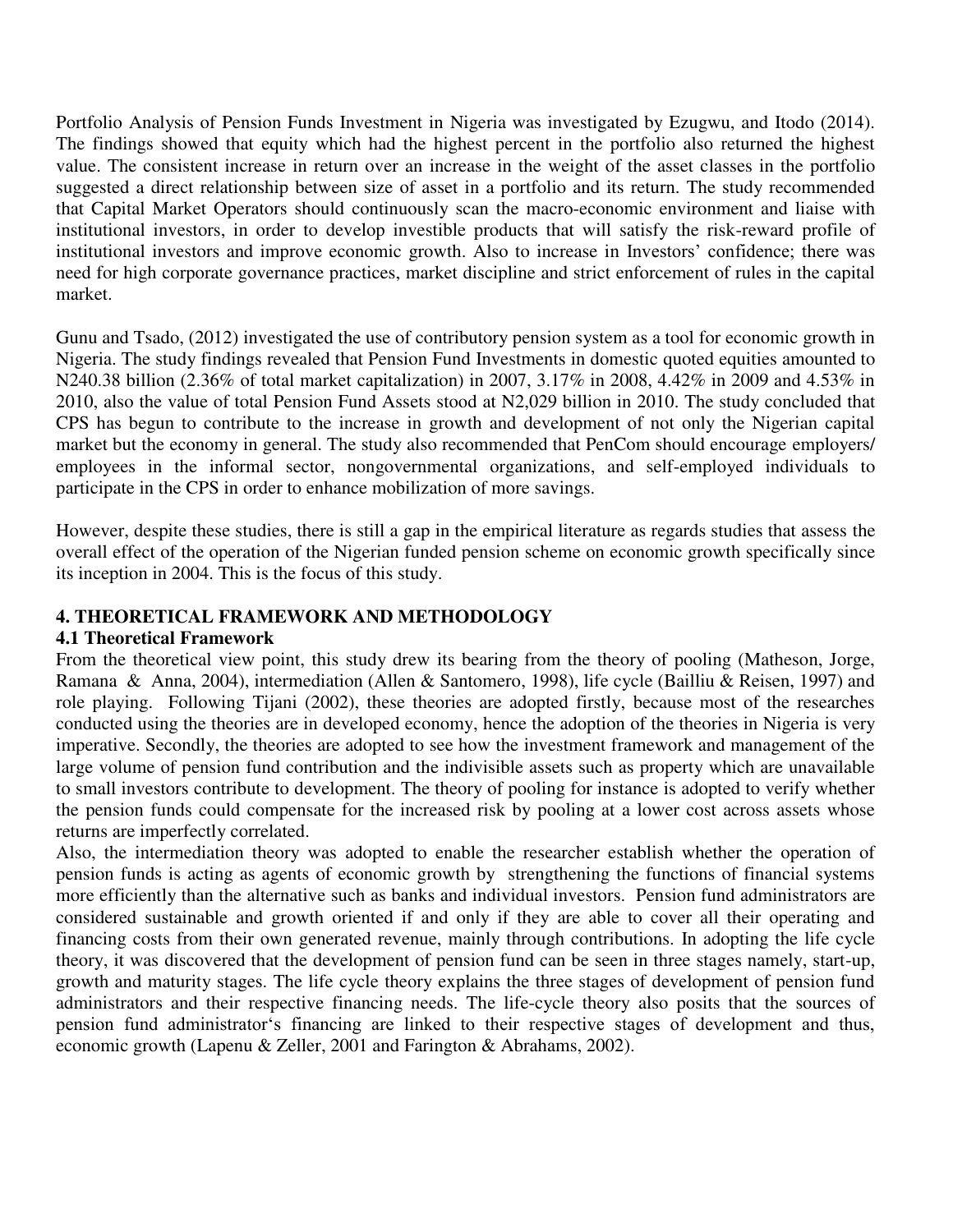# **4.2 Model Specification**

Following the theoretical framework and the extensive review of the new funded pension scheme, the interest in this sub-section is to attempt to model the impact of funded pension scheme on economic growth in Nigeria, taking the objectives and scope of our study into consideration. In order to achieve the objective of this analysis therefore, we include the volume of market capitalization and total pension fund asset in the final model. Taking a cue from Farayibi (2015), the function for examining how the Funded Pension Scheme has influenced the Nigerian economy since its introduction in 2004 is specified as:

 $RGDP = F(CPSPU, CPSPP, TCPS, MC, TPFA)$  (4.1)

The regression form of the model specification is thus:

 $RGDP_t = \beta_0 + \beta_1 CPSPU_t + \beta_2 CPSPP_t + \beta_3 TCPS_t + \beta_4 MC_t + \beta_5 TPPA_t + \mu_t$  (4.2)  $(\beta_1, \beta_2, \beta_3, \beta_4, \beta_5 > 0)$ 

Where the dependent variable is RGDP and other variables on the right-hand side are independent variables. RDGP = Real Gross Domestic Product.

CPSPU = Public Sector Pension Fund Contribution within the period.

CPSPP = Private Sector Pension Fund Contribution for the period.

TCPS = Total Pension Fund Contribution for both private and public sectors within the period.

MC = Market Capitalization.

TPFA = Total Pension Fund Asset for the period.

 $\mu_t$  = Error term.

Theoretically, it is expected that pension fund contributions should have positive impact on RGDP because as the pension fund increases, it accrues to capital formation. Positive economic growth boosts propensity to save and encourages the working population to participate fully in the pension fund to safeguard their retirement. This is reflected in the increase in the volume of pension fund contributions for both the private and public sectors. Also, pension fund governance, proxy by total pension fund asset should positively contribute to economic growth as this increases capital adequacy and liquidity in the economy. The operation of funded pension scheme in Nigeria contribution to the capital and money markets as showcased by the volume of market capitalization as traded on the floor of the Nigerian stock exchange.

## **4. 3 Data Sources and Measurement**

 The quarterly time series data used for this study were obtained from various sources which include; PenCom Annual Reports (various issues from 2005-2014), Central Bank of Nigeria (CBN) Statistical Bulletin (2014) and Nigeria Stock Exchange (NSE) Database. The period covered spans from 2004 to 2014, which represents the time span of the implementation of the funded pension scheme in Nigeria. Specifically, data on contributory pension scheme for public sector (CPSPU), contributory pension scheme for private sector (CPSPP), total contributory pension scheme (TCPS) were sought from various issues of PenCom Annual Reports. Data on market capitalization (MC) were sought from Nigeria Stock Exchange (NSE) database. Data on real gross domestic product (RGDP) were sourced from Central Bank of Nigeria (CBN) Statistical Bulletin (2014), while data on total pension fund asset (TPFA) were sourced from Annual reports of PenCom and Pension Fund Administrators for various years.

## **4.4 Estimation Procedure**

To underscore the relationship under study, this project employed a time series estimation techniques. The study went further to engage in descriptive statistics of variables with the aim of determining the mean, median, maximum, and minimum value for each of the variables under consideration. Also, in the determination of the stationarity of the variables; traditional Augmented Dickey-Fuller and Phillips-Perron unit-root tests were employed. More so, we employed the use of error correction model (ECM) and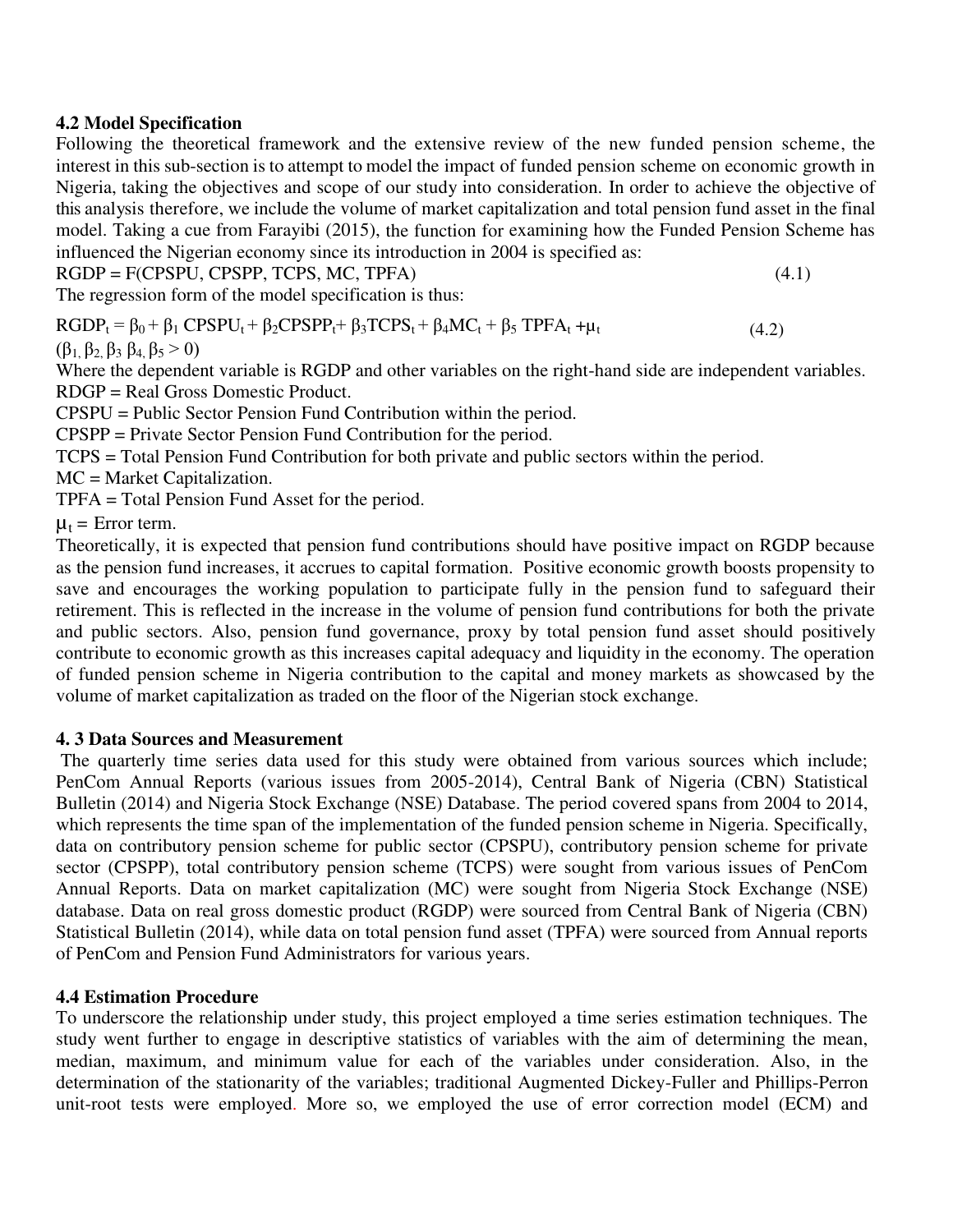Johansen co-integration to capture both short-run dynamic and speed of adjustment, as well as long-run dynamics respectively.

# **5. RESULTS AND DISCUSSION**

## **5.1 Descriptive statistics**

Table 5.1 below shows the summary statistics of the variables drawn for the study. Deviations of variables used in the estimation did not show much variation. The results further revealed that the average CPSPP over the period was about 101.02b, with a maximum of 225.42b and minimum 23b respectively. The average CPSPU over the period was about 153.11b, with a maximum of 331.14b and minimum 15.60b respectively. The RGDP averaged 27756.61m with a maximum of 41177.82m and minimum of 11673.60m. The TCPS averaged 255.09b over the study period with a maximum of 505.57b and minimum of 15.60b. The MC was at the average of 6020.84b and it fluctuated between the upper limit of 10180.30b and a lower limit of 1926b. Also, the average TPFA during the period stood at 1899.57b, with a maximum of 4611.30b and minimum of 690m.

|                     | <b>CPSPP</b> | <b>CPSPU</b> | MC.      | <b>RGDP</b>  | <b>TCPS</b> | <b>TPFA</b> |
|---------------------|--------------|--------------|----------|--------------|-------------|-------------|
| Mean                | 101.0200     | 153.1082     | 6020.836 | 27756.61     | 254.0936    | 1899.565    |
| Median              | 91.21000     | 137.1000     | 6532.600 | 25236.06     | 228.3100    | 1529.630    |
| Maximum             | 225.4200     | 331.1400     | 10180.30 | 41177.82     | 505.5700    | 4611.300    |
| Minimum             | 23.00000     | 15.60000     | 1926.000 | 11673.60     | 15.60000    | 0.690000    |
| Std. Dev.           | 80.46837     | 111.2250     | 2437.441 | 10624.31     | 188.9198    | 1856.957    |
| Sum                 | 1111.220     | 1684.190     | 66229.20 | 305322.7     | 2795.030    | 20895.21    |
| Sum Sq. Dev.        | 64751.59     | 123710.0     | 59411203 | $1.13E + 09$ | 356907.0    | 34482900    |
| <b>Observations</b> |              |              |          |              |             |             |

#### **Table 5. 1: Summary Statistics of Data**

**Source:** Author's computation

**Note:** *CPSPP, CPSPU, MC, RGDP, TCPS and TPFA denotes contributory pension scheme to private sector, public sector pension contribution, market capitalization, real gross domestic product, total pension fund contribution for both private and public sectors, and total pension fund assets respectively.* 

## **5.2 Unit Root Test Results**

Prior to the estimation of the empirical models, the unique characteristics of the data have to be examined. Testing the stationarity of economic time series is important since standard econometric methodologies assume stationarity in the time series while in the real sense they may not be stationary. Hence the usual statistical tests are likely to be inappropriate and the inferences drawn are likely to be erroneous and misleading. The study employed the augmented Dickey-Fuller (ADF) and Philip-Peron (PP) techniques which are based on the McKinnon critical values. The unit root tests results for stationarity for ADF and PP at levels and at first difference are presented in tables 3 and 4 respectively below;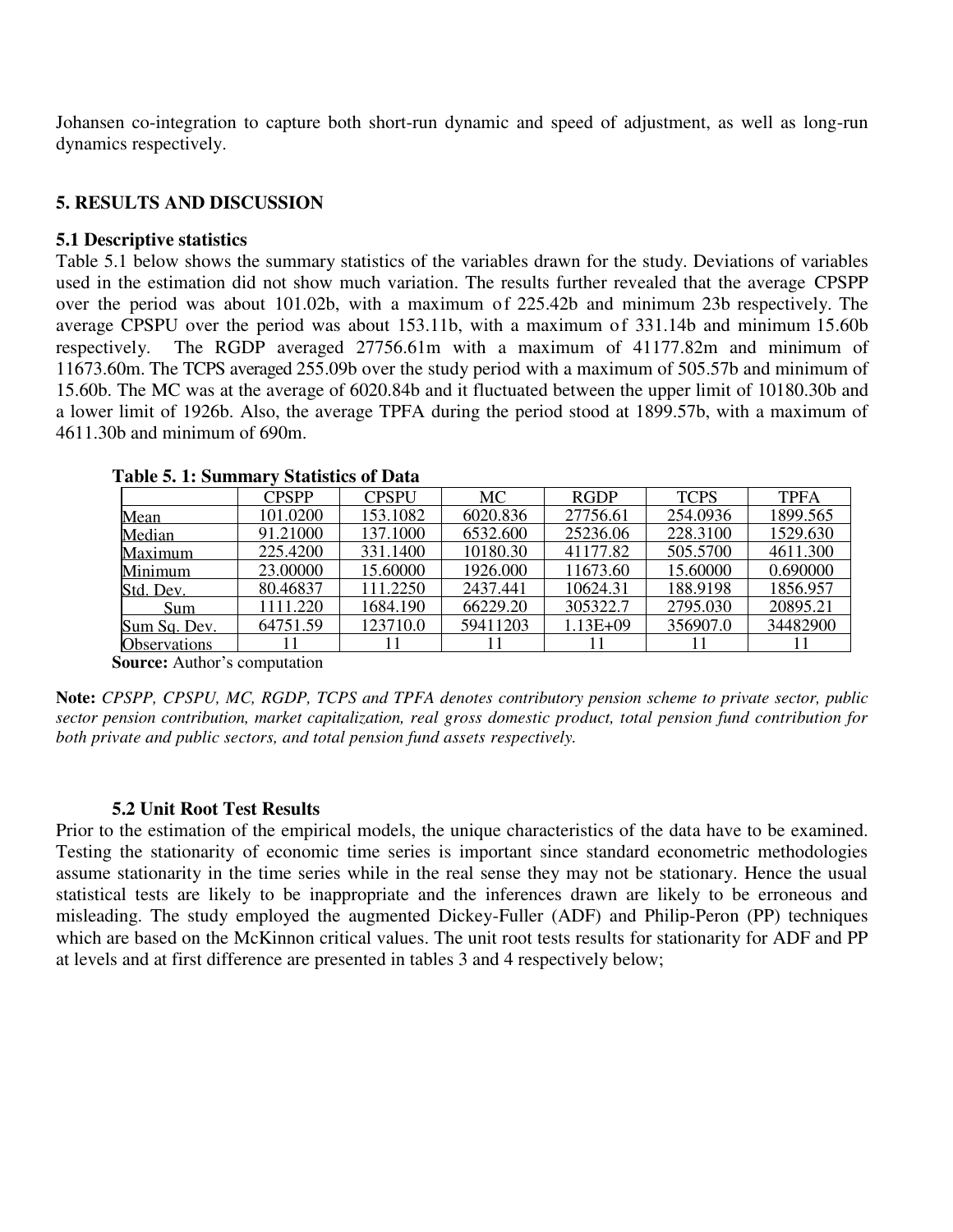| <b>Variables</b> | <b>ADF</b>            |                        |     | $\bf PP$              |                       |     | Order of<br><b>Integration</b> |
|------------------|-----------------------|------------------------|-----|-----------------------|-----------------------|-----|--------------------------------|
|                  | Intercept             | Intercept<br>trend     | and | Intercept             | Intercept<br>Trend    | and |                                |
| <b>RGDP</b>      | $-3.206318$<br>0.0539 | $-1.006387$<br>0.08838 |     | $-2.498195$<br>0.1435 | $-1.373909$<br>0.8020 |     | Non-stationary                 |
| <b>CPSPU</b>     | $-2.444146$<br>0.1571 | 0.634490<br>0.9969     |     | $-4.805649$<br>0.0049 | $-1.139844$<br>0.8641 |     | Non-stationary                 |
| <b>CPSPP</b>     | $-2.179188$<br>0.2232 | $-22.68387$<br>0.0001  |     | $-4.950753$<br>0.0040 | $-1.283508$<br>0.8280 |     | Non-stationary                 |
| <b>TCPS</b>      | $-4.618345$<br>0.0063 | $-1.548069$<br>0.7398  |     | $-14.03670$<br>0.0000 | $-2.764266$<br>0.2400 |     | Non-stationary                 |
| MC               | $-2635720$<br>0.1179  | $-1.972088$<br>0.5461  |     | $-4.965355$<br>0.0038 | $-2.323513$<br>0.3875 |     | Non-stationary                 |
| <b>TPFA</b>      | $-1.085277$<br>0.6759 | $-1.326687$<br>0.8155  |     | $-1.041713$<br>0.6927 | $-1.468846$<br>0.7697 |     | Non-stationary                 |

#### **Table 5.2: Unit Root Tests Results for Stationarity: ADF and PP at levels**

Note: significance at 1% Level and \* at 5% Level. Figures within parenthesis indicate p-values. MacKinnon (1991) critical value for rejection of hypothesis of unit root applied. **Source:** Author's estimation using E-views 7.2

#### **Table 5.3: Unit Root Test for Stationarity: ADF and PP at First Difference.**

| <b>Variables</b> | <b>ADF</b>             |                       |     | $\bf PP$              |                       |     | Order of<br><b>Integration</b> |
|------------------|------------------------|-----------------------|-----|-----------------------|-----------------------|-----|--------------------------------|
|                  | Intercept              | Intercept<br>trend    | and | Intercept             | Intercept<br>Trend    | and |                                |
| <b>RGDP</b>      | $-3.408352$<br>0.0405  | $-5.640669$<br>0.0088 |     | $-3.448188$<br>0.0383 | $-13.35674$<br>0.0001 |     | $I^{\sim}I(1)$                 |
| <b>CPSPU</b>     | $-0.156816$<br>0.9083  | $-5.890440$<br>0.0070 |     | $-3.742314$<br>0.0254 | $-11.74814$<br>0.0001 |     | $I^{\sim}I(1)$                 |
| <b>CPSPP</b>     | $-12.88579$<br>0.00000 | $-8.450797$<br>0.0012 |     | $-2.474197$<br>0.1509 | $-3.927797$<br>0.0023 |     | $I^{\sim}I(1)$                 |
| <b>TCPS</b>      | $-1.854383$<br>0.3353  | $-3.188647$<br>0.1494 |     | $-1.733163$<br>0.3848 | $-3.969513$<br>0.0594 |     | $I^{\sim}I(1)$                 |
| МC               | $-2.758532$<br>0.1018  | $-3.212893$<br>0.1446 |     | $-2.853443$<br>0.0889 | -4.828567<br>0.0017   |     | $I^{\sim}I(1)$                 |
| <b>TPFA</b>      | $-2.568203$<br>0.1328  | $-2.592625$<br>0.2925 |     | $-2.532440$<br>0.1394 | $-3.612008$<br>0.0001 |     | $I^{\sim}I(1)$                 |

Note: significance at 1% Level and \* at 5% Level. Figures within parenthesis indicate p-values. MacKinnon (1991) critical value for rejection of hypothesis of unit root applied **Source**: Author's estimation using E-views 7.2

The ADF and PP results in Tables 5.2 and 5.3 show that all the variables are non-stationary at their levels. However, with their first differences, they become stationary. That is, the real gross domestic product (RGDP), public sector contributory pension scheme (CPSPU), private sector contributory pension scheme (CPSPP), total pension fund contribution (TCPS), market capitalization (MC) and total pension fund assets (TPFA) becomes stationary as indicated by the ADF and PP values of each of these variables. Hence, integration of the variables occurred at order one [I (1)].

#### **5.3 Cointegration Test Results**

With the stationarity of each of the series achieved, the next step is to search for the cointegration between the variables. For this purpose cointegration tests were conducted by using the reduced rank procedure developed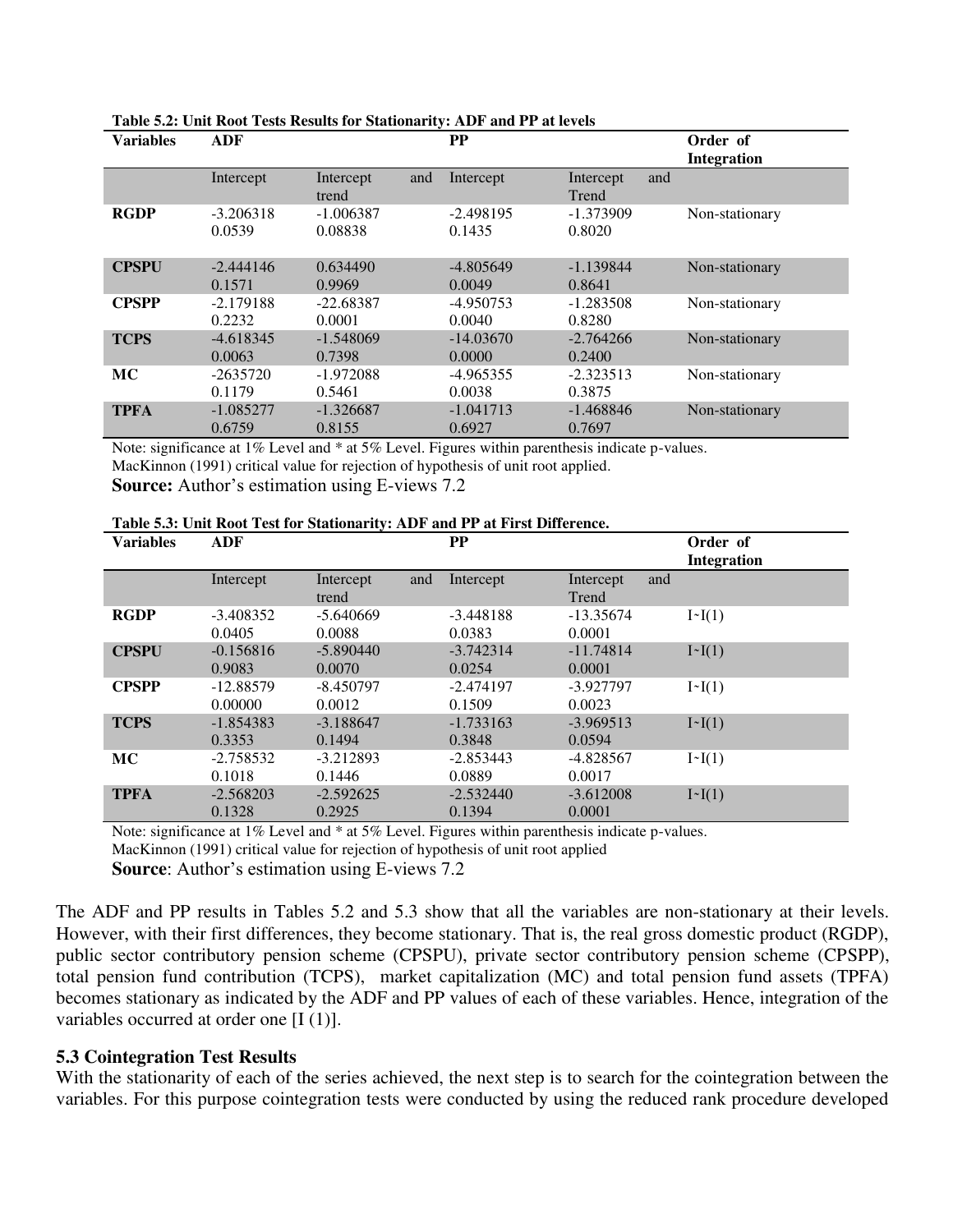by Johansen (1988) and Johansen and Juselius (1990). This method produces asymptotically optimal estimates since it incorporates a parametric correction for serial correlation. The nature of the estimator means that the estimates are robust to simultaneity bias, and it is robust to departure from normality (Johansen 1995). The cointegration test results are presented below:

| <b>Hypothesized</b> |            | <b>Trace</b> | 0.05                  |           |
|---------------------|------------|--------------|-----------------------|-----------|
| No. of $CE(s)$      | Eigenvalue | Statistic    | <b>Critical Value</b> | $Prob.**$ |
| None *              | 0.997736   | 429.1790     | 95.75366              | 0.0001    |
| At most $1*$        | 0.917030   | 191.6450     | 69.81889              | 0.0000    |
| At most $2 *$       | 0.804345   | 94.56336     | 47.85613              | 0.0000    |
| At most $3*$        | 0.348514   | 30.93859     | 29.79707              | 0.0368    |
| At most 4           | 0.249878   | 14.22710     | 15.49471              | 0.0769    |
| At most 5           | 0.074368   | 3.013863     | 3.841466              | 0.0826    |

# **Table 5.4 : Johansen Unrestricted Cointegration Rank Test (Trace)**

Trace test indicates 4 cointegrating eqn(s) at the 0.05 level

\* denotes rejection of the hypothesis at the 0.05 level

\*\*MacKinnon-Haug-Michelis (1999) p-values

| Table 5.5: Johansen Unrestricted Cointegration RankTest (Maximum Eigenvalue) |  |  |  |
|------------------------------------------------------------------------------|--|--|--|
|                                                                              |  |  |  |

| <b>Hypothesized</b> |            | <b>Max-Eigen</b> | 0.05                  |           |
|---------------------|------------|------------------|-----------------------|-----------|
| No. of $CE(s)$      | Eigenvalue | <b>Statistic</b> | <b>Critical Value</b> | $Prob.**$ |
| None *              | 0.997736   | 237.5340         | 40.07757              | 0.0001    |
| At most $1*$        | 0.917030   | 97.08165         | 33.87687              | 0.0000    |
| At most $2 *$       | 0.804345   | 63.62477         | 27.58434              | 0.0000    |
| At most 3           | 0.348514   | 16.71149         | 21.13162              | 0.1861    |
| At most 4           | 0.249878   | 11.21324         | 14.26460              | 0.1439    |
| At most 5           | 0.074368   | 3.013863         | 3.841466              | 0.0826    |

Trace test indicates 3 cointegrating eqn(s) at the 0.05 level

\* denotes rejection of the hypothesis at the 0.05 level

\*\*MacKinnon-Haug-Michelis (1999) p-values

The establishment of presence of cointegration among the variables avails us the opportunity to separate longrun equilibrium relationship from the short-run dynamics.

#### **5.3 Long Run Effects of the New Funded Pension Scheme on Economic Growth.**

Table 5.6 shows that the overall significance of the OLS regression results for the model shows that it is statistically significant at 1 percent level of significance. More so, about 96 percent of the total variation in real gross domestic product (RGDP) is explained by public sector contributory pension scheme (CPSPU), private sector contributory pension scheme (CPSPP), total contributory pension scheme (TCPS), market capitalization (MC) and total pension fund assets (TPFA). The model result tells us that RGDP has a positive and significant relationship with CPSPU, CPSPP and TPFA but negative and significant relationship with TCPS and MC. Thus a 1% increase in CSPU, CPSPP and TPFA will result into about 34%, 6% and 1% increases in RGDP respectively. This implies that increase in the volume of pension fund contributions when disaggregated leads to increase in real gross domestic product. This is because increase in the volume of investible fund increases the level of production and boosts the national output. However the negative relationship between TCPS and real gross domestic product (RGDP) reveals that when aggregated, pension fund contribution do not have statistically significant effect of growth because of some leakages in the economy. Also, the negative relationship between market capitalization (MC) implies that pension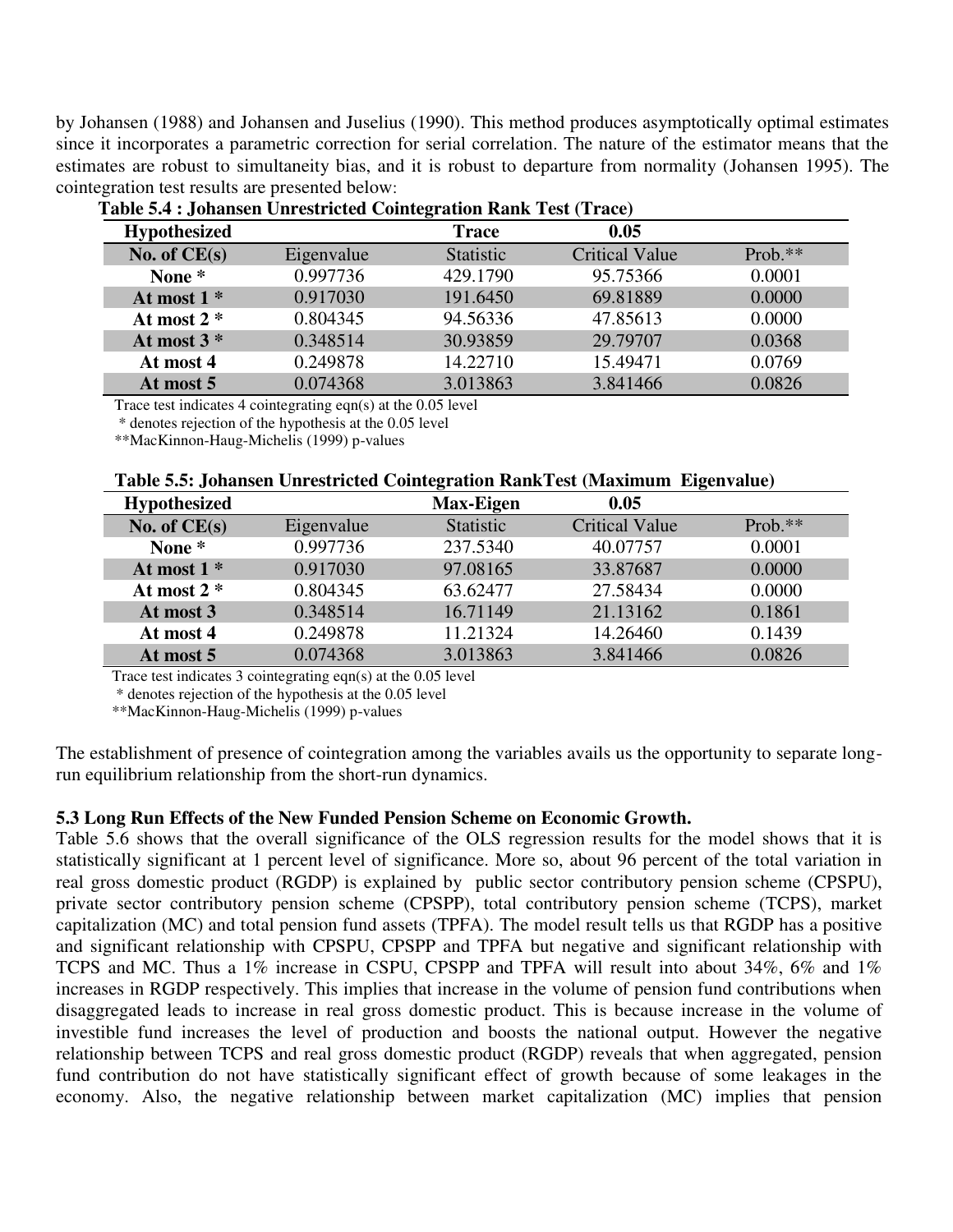contribution do not drive the capital market but rather foreign investment and investment from other sectors of the economy.

|                  | Table 5.6: OLS Regression Result. |                   |                            |            |  |  |
|------------------|-----------------------------------|-------------------|----------------------------|------------|--|--|
| <b>Variable</b>  | <b>Coefficient</b>                | <b>Std. Error</b> | t-Statistic                | Prob.      |  |  |
| C                | 4.022454                          | 1529.218          | 6.277626                   | 0.0015     |  |  |
| <b>CPSPU</b>     | 0.347714                          | 7802.037          | $-2.395050$                | 0.0620     |  |  |
| <b>CPSPP</b>     | 0.065701                          | 7789.397          | $-2.397507$                | $0.0618*$  |  |  |
| <b>TCPS</b>      | $-0.007283$                       | 7799.269          | 2.395905                   | 0.0619     |  |  |
| MC               | $-0.110786$                       | 0.390999          | 4.438244                   | $0.0068**$ |  |  |
| <b>TPFA</b>      | 0.001634                          | 1.393956          | 2.726030                   | 0.0415     |  |  |
| $R2 = 0.959989,$ | Adjusted $R2 = 0.979659$ ,        |                   | $F-statistics = 97.32567,$ |            |  |  |
|                  | Durbin-Watson stat = $1.988997$   |                   |                            |            |  |  |

**\*, \*\* denotes 5% and 10% level of significance respectively Source: Author's computation using E-Views 7.2** 

The  $R^2$  of 0.9599 indicates that about 96% of total variation in the dependent variable (RGDP) is accounted for by the explanatory variables (i.e. CPSPU, CPSPP, TCPS, MC and TPFA). This result remains robust even after adjusting for the degrees of freedom (d.f.) as indicated by the value of adjusted  $\mathbb{R}^2$ , which is 0.979659 (i.e.  $\approx$  98%). Thus, the regression has a good fit. The F-statistic, which is a test of explanatory power of the model is 97.32 with the corresponding probability value of 0.0001, is statistically significant at 1%. Therefore, this implies that the explanatory variables (CPSPU, CPSPP, TCPS, MC and TPFA) have joint significant effect on the economic growth of Nigeria using RGDP as a proxy. The Durbin-Watson statistic of 1.9889 indicates we can completely rule out autocorrelation.

## **5.4 Parsimonious ECM Results**

The result of parsimonious error correction model is reported in Table 5.7. The result was gotten by deleting the insignificant variables from the over-parameterized ECM. The Akaike Information criterion, Schwarz criterion and log-likelihood were used to select the appropriate lag-length. The parsimonious result indicates that some of the variables are significant at their levels or current values, while others were significant at their lags. The current value of MC and lagged value of TPFA rate are statistically significant in explaining the behaviour of economic growth in Nigeria, particularly during the period under consideration. This is an indication that economic growth in Nigeria is not only influenced by current economic environment, but also predicated upon its past behaviour.

The lagged value of RGDP is positive and but not statistically significant. The result indicates that during the period under consideration, RGDP was not influenced by its past values. The coefficients of public and private sector pension contribution at their current values are neither correctly signed nor statistically significant. MC, CPSPP and TPFA at their lags do not have the correct sign and are not statistically significant. The coefficient of TCPS has the correct sign but not statistically significant.

In line with expectation, the error correction term (ECM\_1) has a negative sign and is statistically significant. The absolute value of the error correction term (ECM) indicates that the variables adjust very fast towards their long-run equilibrium position. Specifically, the coefficient of the error correction terms carries the correct sign (negative) and is statistically significant at 1% with t-statistics of -2.6156 and its corresponding probability value of 0.0001. The speed of adjustment of economic parameters to equilibrium is approximately 38.1% to real gross domestic product growth rate in the short run. Hence, the ECM is able to correct about 38 percent of the deviations in the relationship between RGDP growth rate and the explanatory variables. The model is generally robust; this is shown by the value of the F-statistic which is statistically significant at 1%.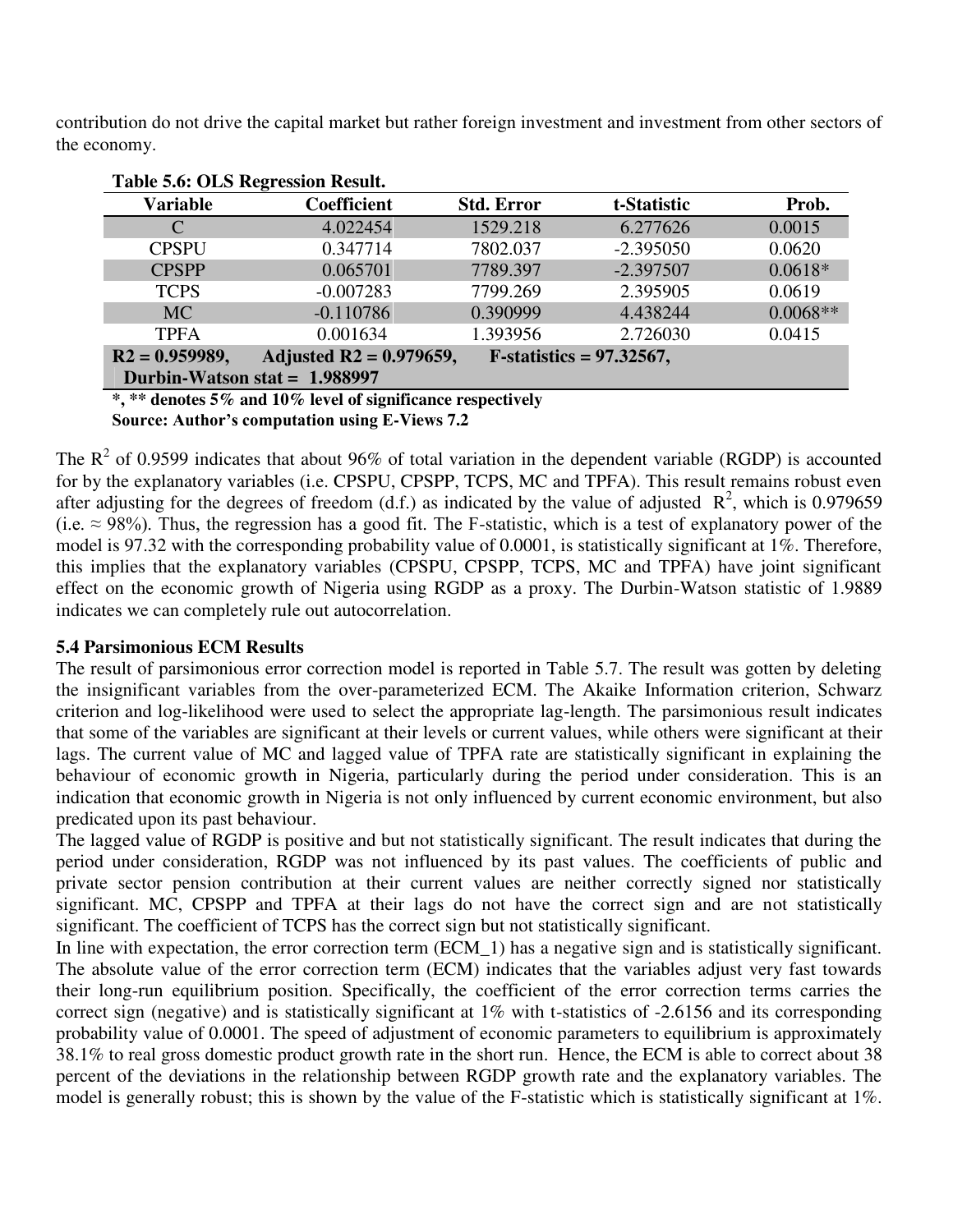The model has a good statistical fit. The Durbin-Watson statistic, which is 2.09, suggests that the model does not suffer from first order autocorrelation.

|                | <b>Lavic 3.7. Summal y 01 Lai simonious ECIVI.</b> |                   |             |            |
|----------------|----------------------------------------------------|-------------------|-------------|------------|
| Variable       | <b>Coefficient</b>                                 | <b>Std. Error</b> | t-Statistic | Prob.      |
| C              | 144.8722                                           | 235.6864          | 0.614682    | 0.5433     |
| $D(RGDP(-1))$  | 0.171528                                           | 0.180448          | 0.950567    | 0.3492     |
| D(CPSPU)       | -59.91712                                          | 369.1978          | $-0.162290$ | 0.8721     |
| D(CPSPP)       | $-70.75641$                                        | 367.8043          | $-0.192375$ | 0.8487     |
| $D(CPSPP(-1))$ | $-7.574994$                                        | 20.61561          | $-0.367440$ | 0.7158     |
| D(TCPS)        | 63.80435                                           | 368.9577          | 0.172931    | 0.8638     |
| D(MC)          | 0.985190                                           | 0.211347          | 4.661480    | $0.0001**$ |
| $D(MC(-1))$    | $-0.104960$                                        | 0.250688          | $-0.418687$ | 0.6783     |
| D(TPFA)        | 4.415971                                           | 0.887273          | 4.977013    | $0.0000*$  |
| $D(TPFA(-1))$  | $-0.639389$                                        | 1.115205          | $-0.573338$ | 0.5706     |
| $ECM(-1)$      | $-0.380945$                                        | 0.145640          | $-2.615664$ | 0.0001     |
|                |                                                    |                   |             |            |

|  | Table 5.7: Summary of Parsimonious ECM. |  |
|--|-----------------------------------------|--|
|--|-----------------------------------------|--|

**R2 = 0.65, AIC= 17.26, SC= 17.72 , LL = -351.64, Prob. (F-statistics) = 0.00017, DW = 2.09** 

**\*, \*\* denotes 5% and 1% level of significance respectively Source: Author's computation using E-Views 7.2** 

A key outcome of this study is the finding that funded pension scheme has a positive and statistically significant impact on the economic growth in Nigeria within the ten years of its introduction. This is in line with theoretical underpinning because it is believed that the operation of funded pension scheme in Nigeria should increase capital adequacy, liquidity in the economy and the volume of market capitalization as traded on the floor of the Nigerian stock exchange. Then if this transmission mechanism is sustained, it would generally lead to an increase in the nation's economic growth. This position is in line with the findings of other studies in the literature. For instance, the findings of Gunu and Tsado, (2012) revealed that Pension Fund Investments in domestic quoted equities amounted to N240.38 billion (2.36% of total market capitalization) in 2007, 3.17% in 2008, 4.42% in 2009 and 4.53% in 2010, also the value of total Pension Fund Assets stood at N2, 029 billion in 2010, and concluded that CPS has begun to contribute to the increase in growth and development of not only the Nigerian capital market but the economy in general. To corroborate this, Edogbaya (2013) found that Contributory Pension Scheme, under the auspices of Pension Fund Managers contributed immensely to Nigerian Economic Development. While the appraisal of Ozokwere (2008) and Egbe, Awogbemi & Osu (2013) about pension fund administrators in the management of the new contributory pension scheme attested that Portfolio Optimization of Pension Fund Contribution in Nigeria has greatly improved.

# **6.2 SUMMARY, CONCLUSIONS AND POLICY RECOMMENDATIONS**

This study has provided evidence on the effect of the operation of the funded pension scheme on economic growth in Nigeria using error correction mechanism (ECM) and Ordinary Least Square (OLS) methodology. It is clear from the analysis that increases in pension fund contributions from both private and public sectors in Nigeria positively affects economic growth. This implies that increases in pension contribution increases the pool of investible fund, which ensure capital adequacy for industrial takeoff and increase in national output. Although when disaggregated into sectors, the effect of the contributory pension fund on the economy had divergent impact. While CPSPU and CPSPP had a positive and significant effect on RGDP, their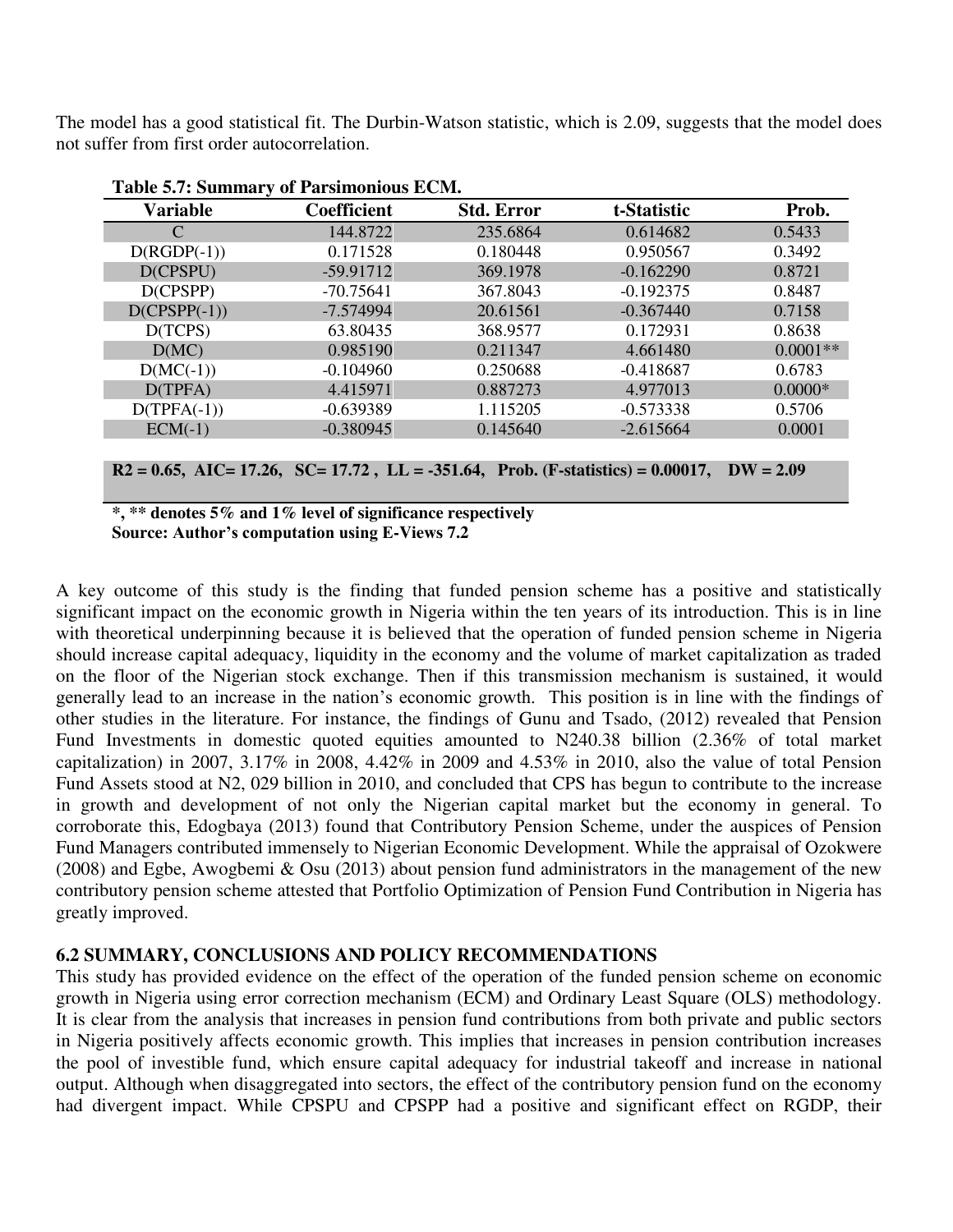aggregation had a negative and significant effect on the economy. This is probably due to private sector leakages and foreign direct investment as reveals in the negative and significant value of market capitalization within the period. Thus negative relationship exists among CPSPU, CPSPP, TPFA and RGDP whereas negative relationship existed between MC, TCPS and RGDP,

The study also reveals that the introduction and implementation of the funded pension scheme has had a tremendous impact the Nigerian economy as a whole. The sectoral pension fund contribution has constituted a huge investment of fund in the capital and money markets, thus creating employment opportunities as well as improving the investment climate. The regression results also reveals that both public sector and private sector pension contributions (whether in its aggregated or disaggregated form), total pension fund assets, and market capitalization have appreciable impacts on gross domestic product.

Undauntedly, the new contributory pension scheme has encouraged the release of un-invested fund and the channeling of excess liquidity into capital and money markets through instruments such as investment, bond, ordinary share, dividends etc. With good risk and portfolio management by pension fund administrators and custodians, the contributory pension has served in effective and efficient capacity in boosting the Gross Domestic Product (GDP) in Nigeria and very convenient to retirees compared to the previous defined benefit scheme. The following are the policy implications of the findings of the study:

- Adequate investment and management of the pool of fund contributed by employees and employers has immensely contributed to development of the economy.
- There should be more emphasis on the management of pension assets in the capital market as well as government bond, real estate, investment trust to boost Gross Domestic Product (GDP) of the country (Nigeria).
- PenCom should ensure effective monitoring, supervision and enforcement of the provision of the PRA 2004, which are the inevitable ingredients in the Contributory Pension Scheme towards Gross Domestic Product (GDP).
- There should be prompt reconciliation between PFAs, PFCs and PENCOM and statements of accounts should be given to contributors regularly. This will bring transparency and accountability to the system.
- Professionals should be employed by PFAs to bring competence and professionalism to the investment of funds and risks and return thereon.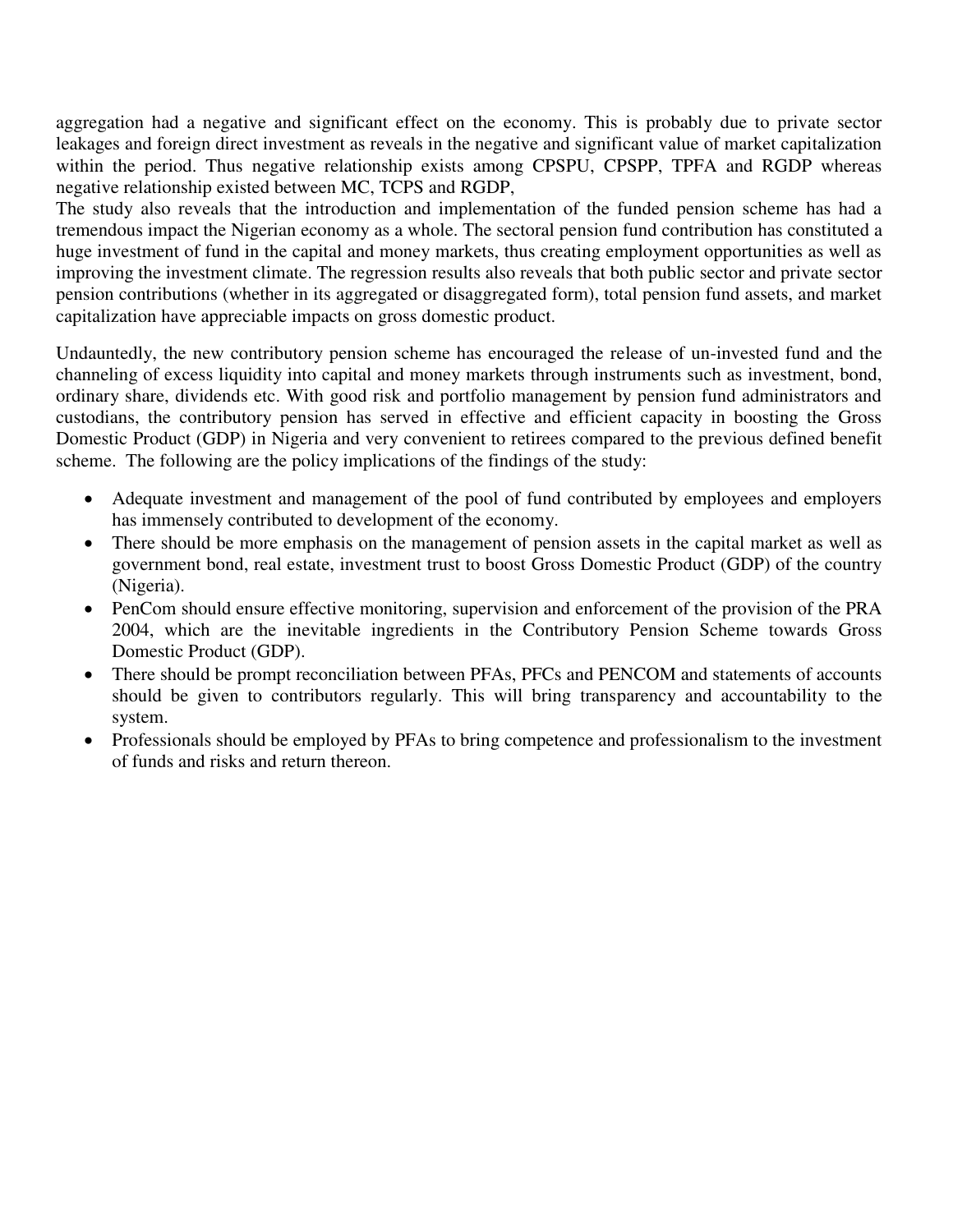#### **REFERENCES**

Adegbayi, A. (2005). Pension Industry Development in Nigeria – The thrust of the Pension Reform Act 2004.Available at: [www.leadway.com](http://www.leadway.com/) 

Adeoti, O., Gunu, U. and Tsado, E. (2012). Determinants of Pension Fund Investment in Nigeria: The Critical Factors. *International Journal of Human Resource Studies*, 2(4), 1- 13

Ahmed, K. (2007). *Outlook of the Nigerian Pension Sector*. PenCom, Abuja.

Amujiri, A. (2009). The New Contributory Pension Scheme in Nigeria: A Critical Assessment. *Nigeria Journal of Public Administration and Local Government*, 14(1 & 2), 22-34.

Ahmed, K. (2005). Pension Reform Process in Nigeria: Transition from Defined Benefits to Acquired Contribution. A Paper presented at TOPS Workshop, Lagos.

Ahmad, K. (2010): Pension Fund Management: Implications For Sound Financial And Economic Management. A Paper presented at TOPS Workshop, Lagos.

Asika, N. (1991). *Research Methodology in the Behavioral Sciences*, Lagos: Longman

Dalang, D. (2006). Investment and Risk Management under the New Pension Scheme. *CBN Bullion*, 3(2), 30- 41.

Egbe, A., Awogbemi, A. and Osu, O. (2013): Portfolio Optimization of Pension Fund Contribution in Nigeria. *Mathematical Theory and Modeling*, 3(8), 42 – 52.

Eche, P. (2011). An Overview of the Various Pension Schemes in Nigeria and the Social Impacts on the Beneficiaries. Available at: [www.pencom.ng.](http://www.pencom.ng/)

Elumelu, T. (2005). Investment, Finance and Banking in Nigeria: Evolution and new opportunities. Lecture delivered at the 2005 US – Africa summit of the Corporate Council on Africa, Baltimore, USA.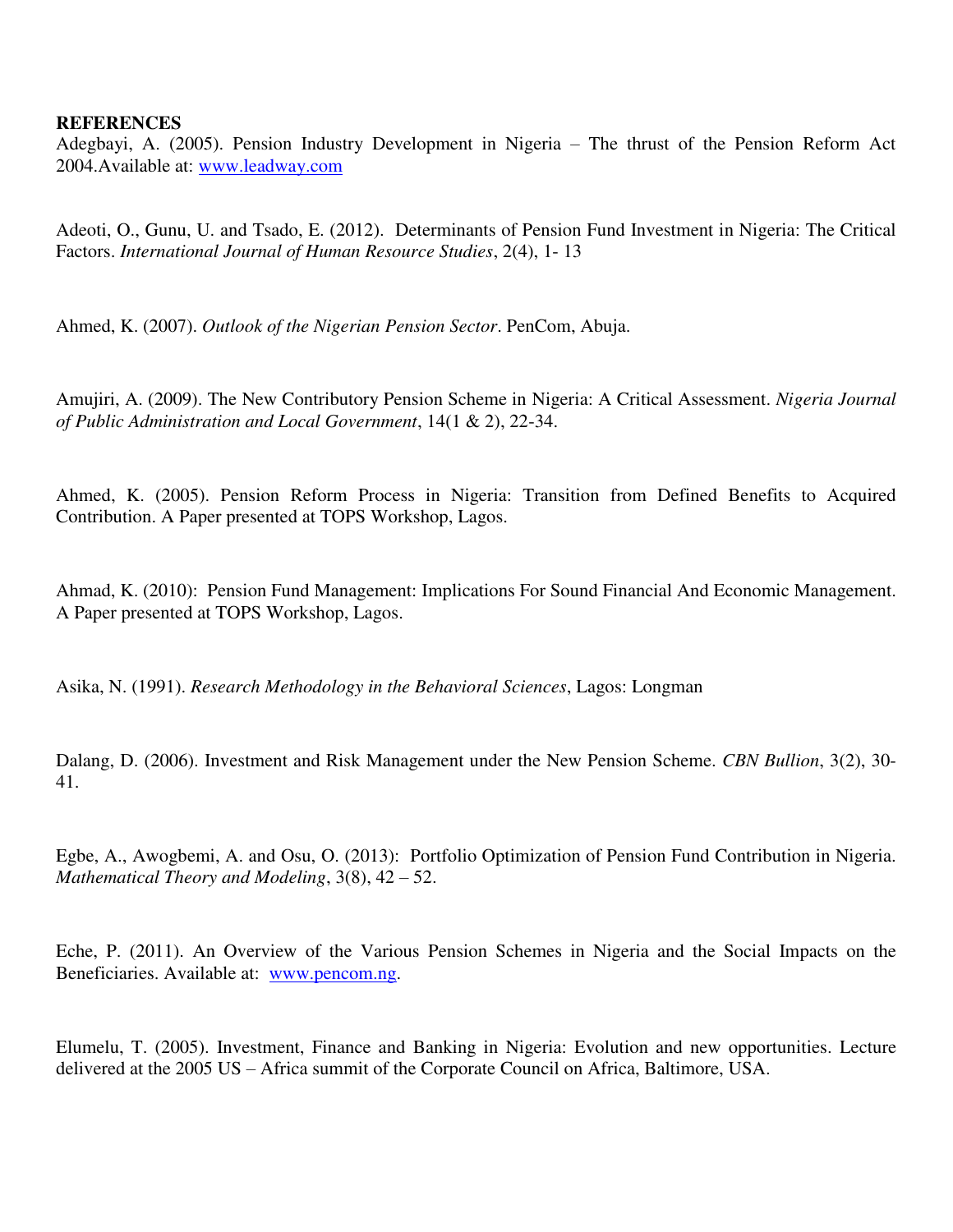Fanimo, D., Akhaine, S. and Abdulsalamai, I. (2007). Pension N600b Contribution Excites Minister, PenCom. . *The Guardian*, Tuesday, April 17, 2007 pp 31 -33.

Farayibi, A. (2015). The Impact of Risk on Investment Decision in Nigeria. *Research Journal of Finance and Accounting,* 6(23), 52-59.

Greuning, H. (2010). *International Financial Reporting Standards; A Practical Guide* (5th ed.). Washington: The World Bank.

Henshaw, E. (2012): Challenges and Opportunities of Assets Allocation and Regulatory and Legal Updates in The Pension Industry, Being a paper Presented at the Nigerian Stock Exchange Institutional Investors' Clinic, September 26.

Hornby, A. (2000). *Oxford Advanced Learner's Dictionary* (5th ed.). New York: Oxford University Press.

Joda, A. (2008). Internal Procedure Manual for the Administration of Terminal and Retirement Benefits". Legacy Pension Managers Ltd (PFA) (Unpublished).

KPMG, (2009). Developing and Implementing a Risk Management Framework in Pension Fund Institution. *K PMG Survey*, Lagos.

Koripamo – Agary, A. (2009). Analytical Review of Pension System in Nigeria. Available at www .pencom.gov. ng/analytical - review -pension-system- in - Nigeria - discussion.doc

National Pension Commission (2004). Frequently Asked Questions and the Answers on the Contributory Pension Scheme in Nigeria. Available at [www.pencom.ng.](http://www.pencom.ng/)

National Pension Commission (2010), Pension Annual Reports. Available at [www.pencom.ng](http://www.pencom.ng/) 

Nkanga, G., (2005). Pension Reform is Good for Everybody. *Thisday Newspaper*, Sunday, August 7, pp 16.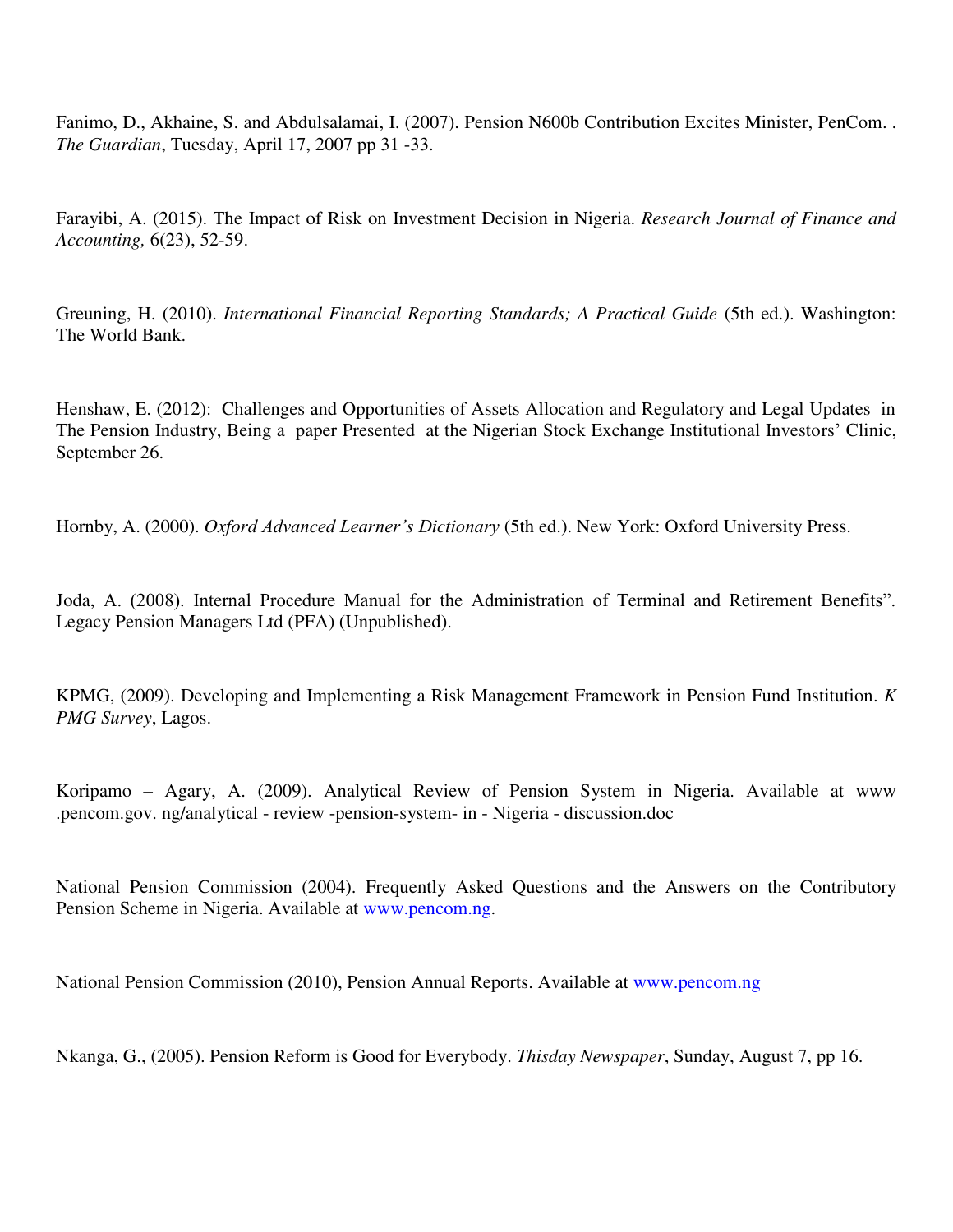National Pension Commission (2008). Highlights of the contributory pension scheme in Nigeria. Available at: [www.pencom.ng](http://www.pencom.ng/) 

Oshomole, A. (2007). The Inevitability of the contributory pension system: opportunities and challenges. Lecture delivered at the National conference on implementation of Pension Reform Act 2004. Available at: [www.pencom.ng](http://www.pencom.ng/) 

Onifade, P. (2010). Worldwide Pension Crisis: What Crisis in Nigeria?" *Business Day*, Thursday, 14 January.

Onwumere, J. (2005), Business and Economic Research Methods", Lagos: Don – Vinton Limited.

Pension Reform Act, (2004). National Pension Commission, [www.pencom.gov.ng.](http://www.pencom.gov.ng/)

Peterside, A. (2006). Investment and Risk Management under the New Pension Scheme, *CBN Bullion*, 3(2), pp19-29.

PenCom (2009). Guidelines for the Publication of Rates of Return on RSA Fund Administrators. *National Pension Commission*, Abuja.

PenCom (2009). Guidelines for Risk Management Framework for Licensed Pension Operators. *National Pension Commission*, Abuja.

PenCom (2009). Regulation on Fees Structure. National Pension Commission, Abuja.

PenCom (2010). Regulation on Investment of Pension Fund Assets. *National Pension Commission*, Abuja.

PenCom (2006). Regulation in Valuation of Pension Fund Assets. *National Pension Commission*, Abuja.

Rewane, J. (2009). Managing Risks under the Contributory Pension Scheme. A Paper presented in Pension Conference on 19th May. www.pencom.gov.ng/download/.../managing\_risks\_under\_the\_CP S1.doc.